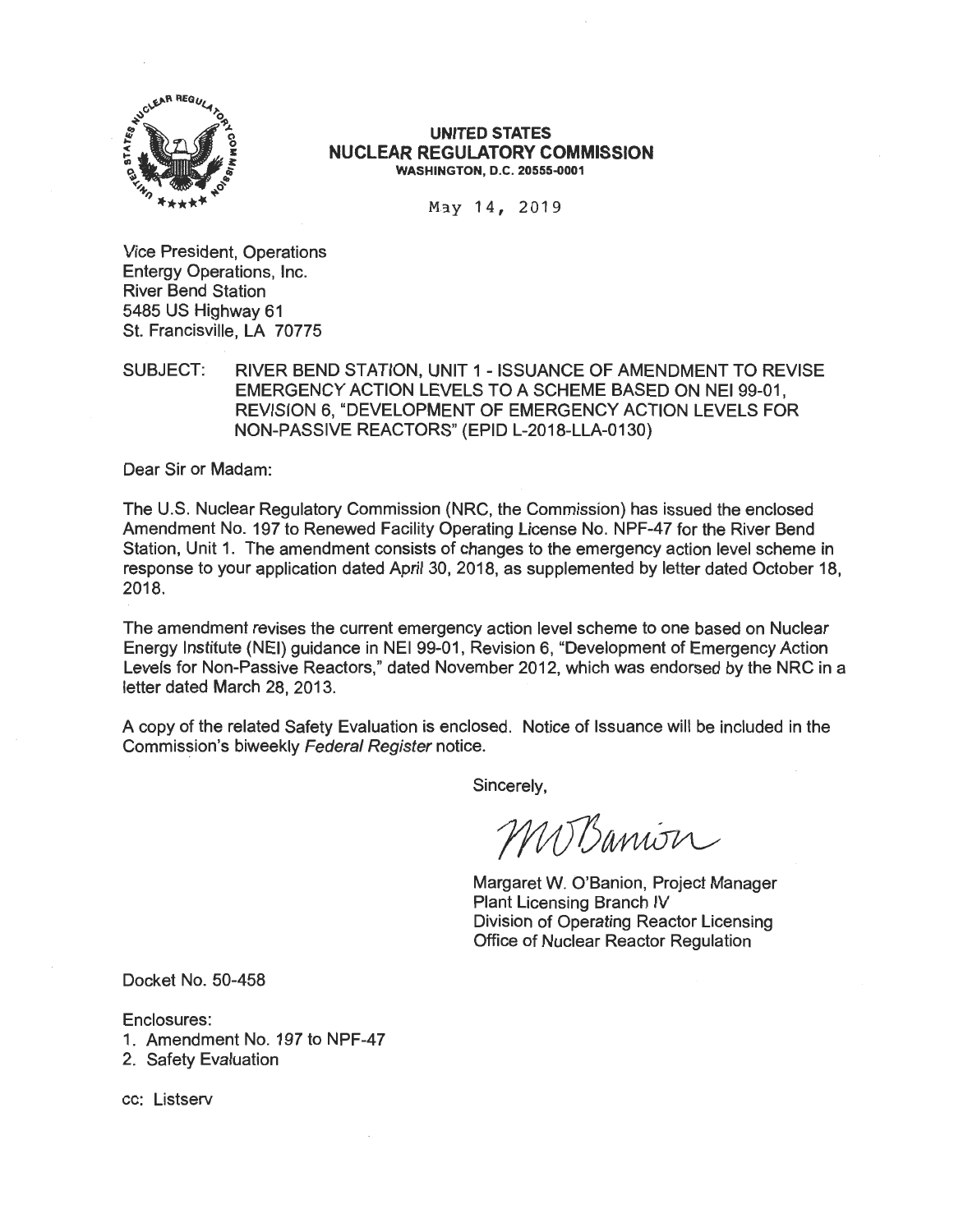

**UNITED STATES NUCLEAR REGULATORY COMMISSION WASHINGTON, O.C. 20555-0001** 

# ENTERGY LOUISIANA, LLC

# AND

## ENTERGY OPERATIONS, INC.

#### DOCKET NO. 50-458

## RIVER BEND STATION, UNIT 1

## AMENDMENT TO RENEWED FACILITY OPERATING LICENSE

Amendment No. 197 Renewed License No. NPF-47

- 1. The Nuclear Regulatory Commission (the Commission) has found that:
	- A. The application for amendment by Entergy Operations, Inc. (the licensee), dated April 30, 2018, as supplemented by letter dated October 18, 2018, complies with the standards and requirements of the Atomic Energy Act of 1954, as amended (the Act), and the Commission's rules and regulations set forth in 10 CFR Chapter I;
	- B. The facility will operate in conformity with the application, as amended, the provisions of the Act, and the rules and regulations of the Commission;
	- C. There is reasonable assurance (i) that the activities authorized by this amendment can be conducted without endangering the health and safety of the public, and (ii) that such activities will be conducted in compliance with the Commission's regulations;
	- D. The issuance of this amendment will not be inimical to the common defense and security or to the health and safety of the public; and
	- E. The issuance of this amendment is in accordance with 10 CFR Part 51 of the Commission's regulations and all applicable requirements have been satisfied.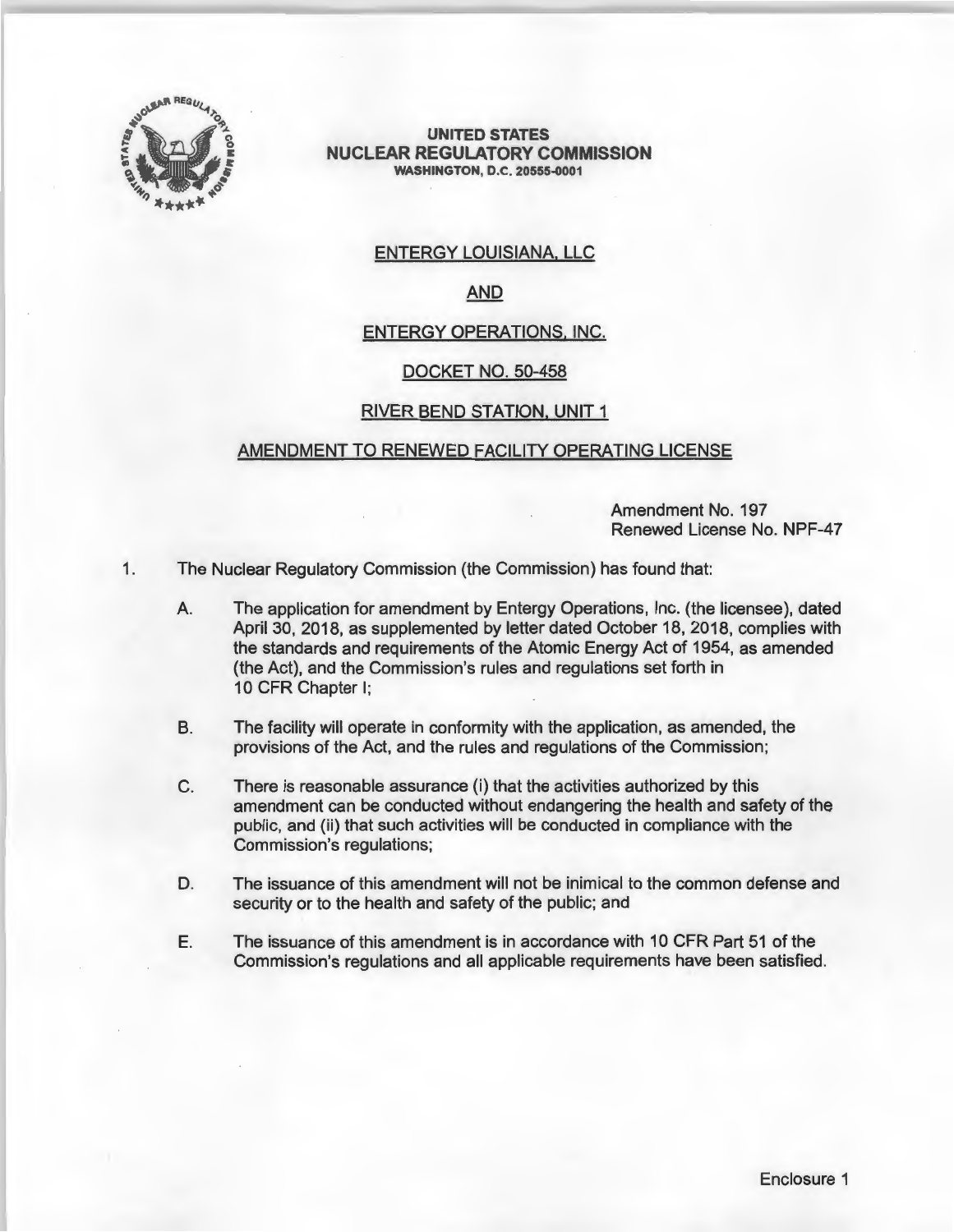- 2. Accordingly, by Amendment No. 197, Renewed Facility Operating License No. NPF-47 is hereby amended to authorize revision to the Emergency Action Level Technical Basis Document of the River Bend Station, Unit 1 Emergency Plan as set forth in the licensee's application dated April 30, 2018, as supplemented by letter dated October 18, 2018, and evaluated in the NRC staffs safety evaluation enclosed with this amendment.
- 3. The license amendment is effective as of its date of issuance and shall be implemented within 365 days from the date of issuance.

FOR THE NUCLEAR REGULATORY COMMISSION

Michell S. Evans for

Ho K. Nieh, Director Office of Nuclear Reactor Regulation

Date of Issuance: May  $14, 2019$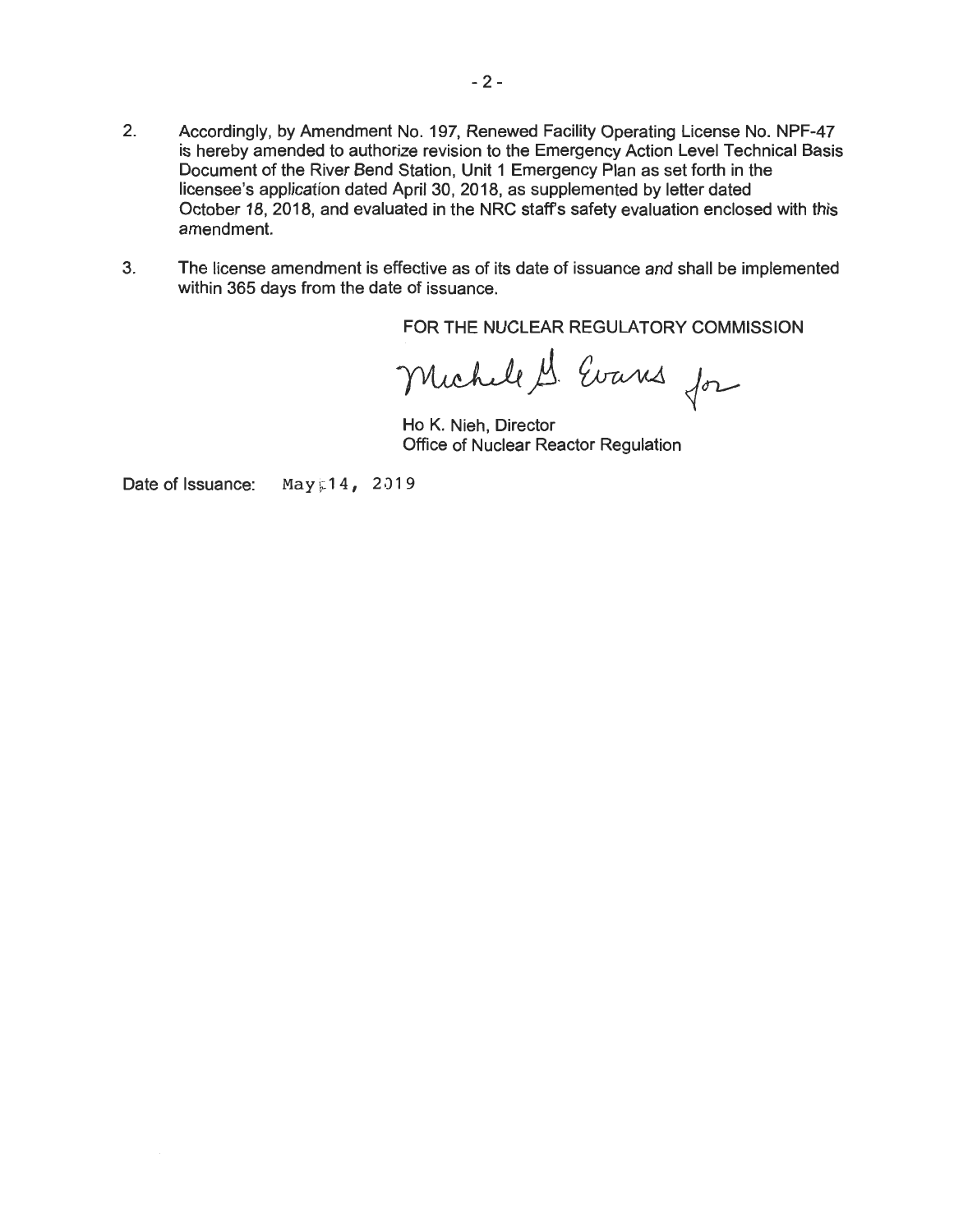

#### **UNITED STATES NUCLEAR REGULATORY COMMISSION WASHINGTON, D.C. 20555-0001**

# SAFETY EVALUATION BY THE OFFICE OF NUCLEAR REACTOR REGULATION

# RELATED TO AMENDMENT NO. 197 TO

## RENEWED FACILITY OPERATING LICENSE NO. NPF-47

# ENTERGY OPERATIONS, INC.

# RIVER BEND STATION, UNIT 1

DOCKET NO. 50-458

## 1.0 INTRODUCTION

By application dated April 30, 2018 (Reference 1), as supplemented by letter dated October 18, 2018 (Reference 2), Entergy Operations, Inc. (Entergy, the licensee) requested U.S. Nuclear Regulatory Commission (NRC, the Commission) approval of changes to revise the emergency plan for River Bend Station, Unit 1 (River Bend). The proposed amendment would revise the current emergency action level (EAL) scheme to one based on Nuclear Energy Institute (NEI) guidance in NEI 99-01, Revision 6, "Development of Emergency Action Levels for Non-Passive Reactors," dated November 2012 (Reference 3). Revision 6 of NEI 99-01 was endorsed by the NRC in a letter dated March 28, 2013 (Reference 4).

The supplemental letter dated October 18, 2018, provided additional information that clarified the application, did not expand the scope of the application as originally noticed, and did not change the NRC staff's proposed no significant hazards consideration determination as published in the Federal Register on July 31, 2018 (83 FR 36975).

## 2.0 REGULATORY EVALUATION

The applicable regulations and guidance for emergency plans are provided in Sections 2.1 and 2.2 below.

#### 2.1 Regulations

Title 10 of the Code of Federal Regulations (10 CFR) Section 50.47, "Emergency plans," sets forth emergency plan requirements for nuclear power reactors. Section 50.47(b) of 10 CFR establishes the planning standards that the onsite and offsite emergency response plans must meet for the NRC staff to make a finding that there is reasonable assurance that adequate protective measures can and will be taken in the event of a radiological emergency.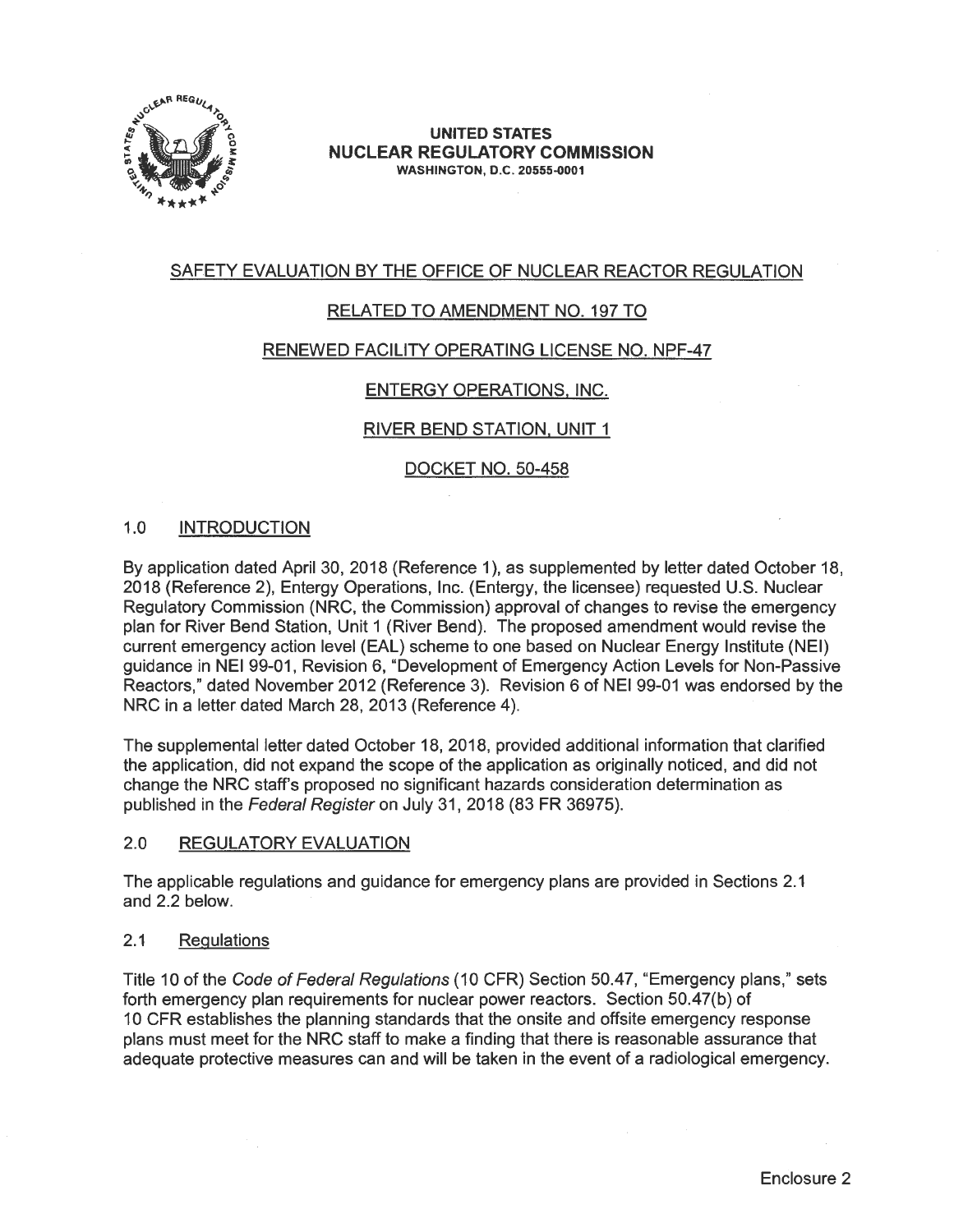Planning Standard (4) of 10 CFR 50.47(b) requires that onsite and offsite emergency response plans meet the following standard:

A standard emergency classification and action level scheme, the bases of which include facility system and effluent parameters, is in use by the nuclear facility licensee, and State and local response plans call for reliance on information provided by facility licensees for determinations of minimum initial offsite response measures.

Section 50.47(b)(4) of 10 CFR requires the use of a standard emergency classification and action level scheme, ensuring that implementation methods are relatively consistent throughout the industry for a given reactor and containment design, but permits site-specific design considerations and preferences.

Section IV.B.1 of Appendix E, "Emergency Planning and Preparedness for Production and Utilization Facilities," to 10 CFR Part 50, states, in part:

The means to be used for determining the magnitude of, and for continually assessing the impact of, the release of radioactive materials shall be described, including emergency action levels that are to be used as criteria for determining the need for notification and participation of local and State agencies, the Commission, and other Federal agencies, and the emergency action levels that are to be used for determining when and what type of protective measures should be considered within and outside the site boundary to protect health and safety. The emergency action levels shall be based on in-plant conditions and instrumentation in addition to onsite and offsite monitoring. By June 20, 2012, for nuclear power reactor licensees, these action levels must include hostile action that may adversely affect the nuclear power plant.

Section IV.B.2 of Appendix E to 10 CFR Part 50 states:

A licensee desiring to change its entire emergency action level scheme shall submit an application for an amendment to its license and receive NRC approval before implementing the change. Licensees shall follow the change process in § 50.54(q) for all other emergency action level changes.

## 2.2 Guidance

The EAL development guidance was initially established in Generic Letter (GL) 79-50, dated October 10, 1979 (Reference 5). This guidance was subsequently revised in NUREG-0654/FEMA-REP-1, Revision 1, "Criteria for Preparation and Evaluation of Radiological Emergency Response Plans and Preparedness in Support of Nuclear Power Plants," dated November 1980 (Reference 6), which was endorsed by NRC Regulatory Guide (RG) 1.101, Revision 2, "Emergency Planning and Preparedness for Nuclear Power Reactors," dated October 1981 (Reference 7),<sup>1</sup> as an approach acceptable to the NRC for the development of an EAL scheme.

<sup>1</sup> Subsequently issued as Revision 3 and Revision 4 in August 1992 and July 2003, respectively.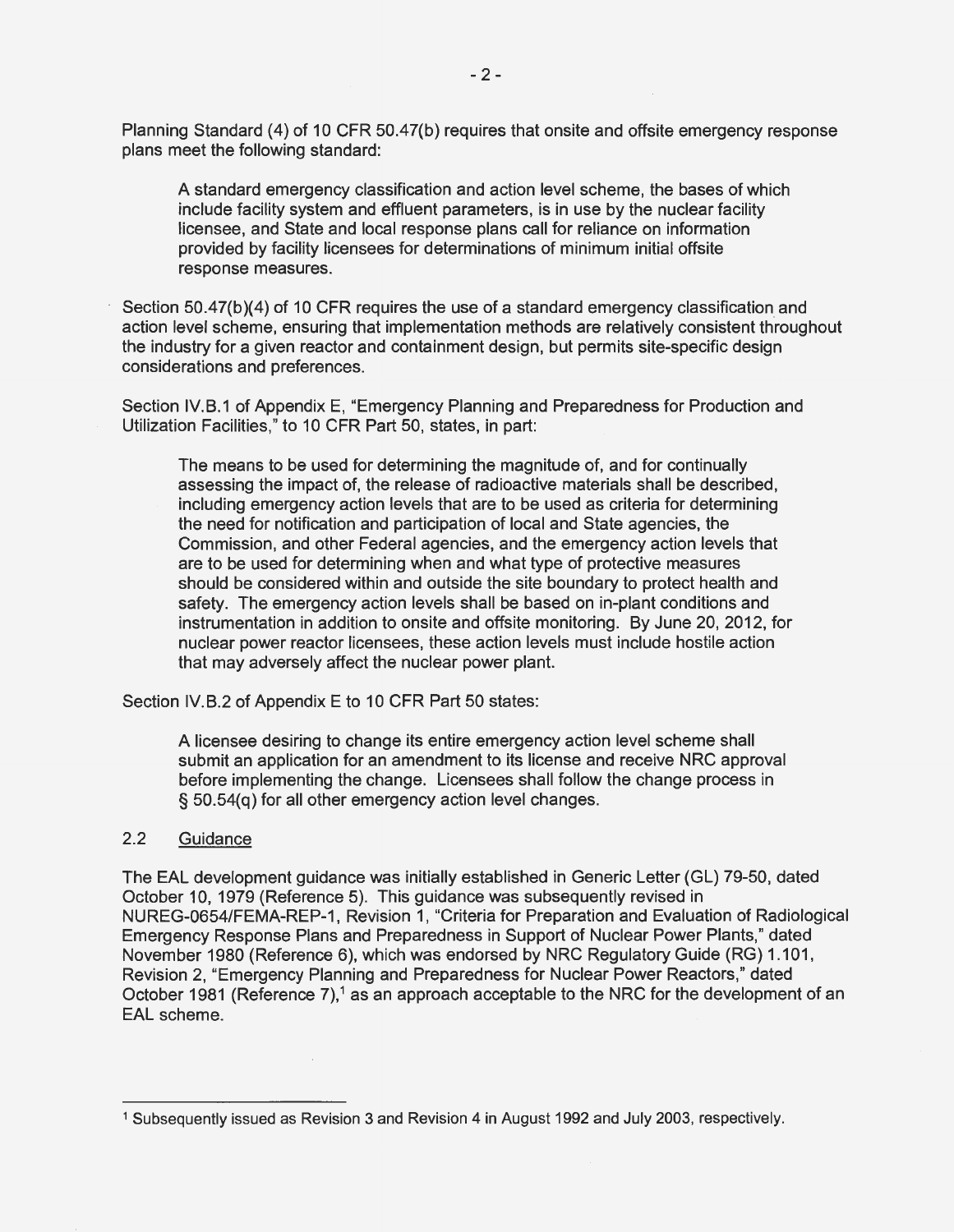As industry and regulatory experience was gained with the implementation and use of EAL schemes, the industry issued revised EAL scheme development guidance to reflect lessons learned, numerous of which have been provided to the NRC for review and endorsement as generic (i.e., non-site-specific) EAL development guidance. Most recently, the industry developed NEI 99-01, Revision 6, which was endorsed by the NRC in a letter dated March 28, 2013, as acceptable generic EAL scheme development guidance.

Although the EAL development guidance contained in NEI 99-01, Revision 6, is generic and may not be entirely applicable for some non-passive, large light-water reactor designs, it bounds the most typical accident and event scenarios for which emergency response is necessary, in a format that allows for industry standardization and consistent regulatory oversight. Licensees may choose to develop site-specific EAL schemes using NEI 99-01, Revision 6, with appropriate site-specific alterations as applicable.

NRC Regulatory Issue Summary (RIS) 2003-18, Revision 4, "Use of NEI 99-01, 'Methodology for Development of Emergency Action Levels,"' dated October 8, 2003, including Supplements 1 and 2 (Reference 8), also provides guidance for developing or changing a standard EAL scheme. In addition, this RIS and its supplements provide recommendations to assist licensees, consistent with Section IV.B.2 of Appendix E to 10 CFR Part 50, in determining whether to seek prior NRC approval of deviations from the guidance.

In summary, the NRC staff considers NEI 99-01, Revision 6, as an acceptable method to develop site-specific EALs that meet the requirements of Section IV.B of Appendix E to 10 CFR Part 50 and planning standard in 10 CFR 50.47(b)(4), with the understanding that licensees may want to develop EALs that differ from the guidance document as allowed in RG 1.101.

## 2.3 NRC Staff Review

In its application dated April 30, 2018, as supplemented by letter dated October 18, 2018, the licensee proposed to revise the current River Bend EAL scheme to one based on NEI 99-01, Revision 6. Additionally, the licensee submitted the proposed EAL scheme, the technical basis containing an evaluation and rationale for each proposed EAL change, and a comparison matrix providing a line-by-line comparison of the proposed initiating conditions, mode applicability, and EAL wording to that found in NEI 99-01, Revision 6. The comparison matrix also included a description of global changes applicable to the EAL scheme, and a justification for any differences or deviations from NEI 99-01, Revision 6. The application states that the licensee used the terms "difference" and "deviation" as defined in RIS 2003-18, as supplemented, when comparing its proposed site-specific EALs to the generic EALs in NEI 99-01, Revision 6.

The NRC staff reviewed the application, as supplemented, and verified that the proposed EAL scheme is consistent with the guidance provided in NEI 99-01, Revision 6, to ensure that the proposed EAL scheme meets the requirements of Section IV.B of Appendix E to 10 CFR Part 50 and planning standard in 10 CFR 50.47(b)(4). The NRC staff reviewed the proposed site-specific EAL scheme, technical basis, comparison matrix, and all additional information provided in the licensee's application and supplemental letter. The NRC staff found that both the current and proposed EALs have modifications from the NEI 99-01, Revision 6, guidance due to specific plant designs and licensee preference.

The NRC staff reviewed the application, as supplemented, and verified that the instrumentation and setpoints derived for this proposed EAL scheme are consistent with the overall EAL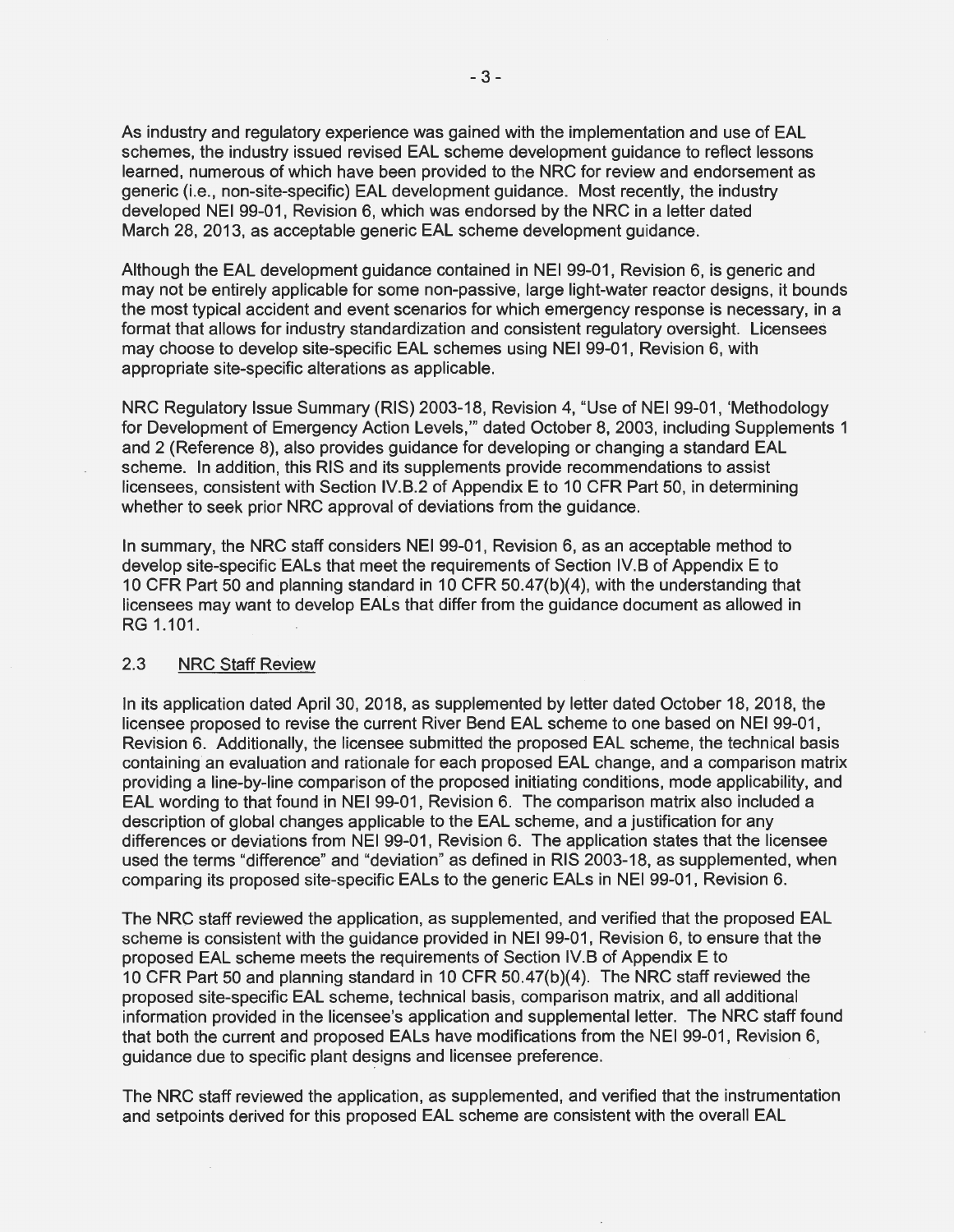scheme development guidance, address the site-specific implementation strategies provided, and are consistent with a standard EAL scheme.

Although the EALs must be site-specific, the NRC staff reviewed the proposed EALs for the following key characteristics of an effective EAL scheme to ensure:

- Consistency, including standardization of intent, if not in actual wording (i.e., the EALs would lead to similar decisions under similar circumstances at different plants);
- Human factors engineering and user friendliness;
- Potential for emergency classification level upgrade only when there is an increasing threat to public health and safety;
- Ease of upgrading and downgrading the emergency classification level;
- Thoroughness in addressing issues regarding completeness and accuracy raised in Appendix 1 to NUREG-0654 (i.e., the EALs are unambiguous and are based on site-specific indicators);
- Technical completeness for each classification level;
- Logical progression in classification for multiple events; and
- The use of objective and observable values.

The NRC staff verified that the proposed EAL scheme uses objective and observable values, is worded in a manner that addresses human factors engineering and user-friendliness concerns, follows logical progressions for escalating events, and allows for event downgrading and upgrading based upon the potential risk to the public health and safety. The NRC staff verified that risk assessments were appropriately used to set the boundaries of the emergency classification levels and ensure that all EALs that trigger the declaration of an emergency classification level are in the same range of relative risk. In addition, the NRC staff verified that the proposed EAL scheme is technically complete for each classification level, accurate, and consistent with EAL schemes implemented at similarly designed plants.

To aid in understanding the nomenclature used in this safety evaluation (SE), the following conventions are used: the first letter signifies the EAL recognition category, the second letter signifies the emergency classification level, and the number is the applicable number from the site-specific EAL scheme.

- The scheme's generic information is organized by Recognition Category in the following order:
	- o A or R Abnormal Radiation Levels/Radiological Effluent,
	- o C Cold Shutdown/Refueling System Malfunction,
	- o E Independent Spent Fuel Storage Installation,
	- $o$   $F F$ ission Product Barrier,
	- o H Hazards and Other Conditions Affecting Plant Safety, and
	- o S or M System Malfunction.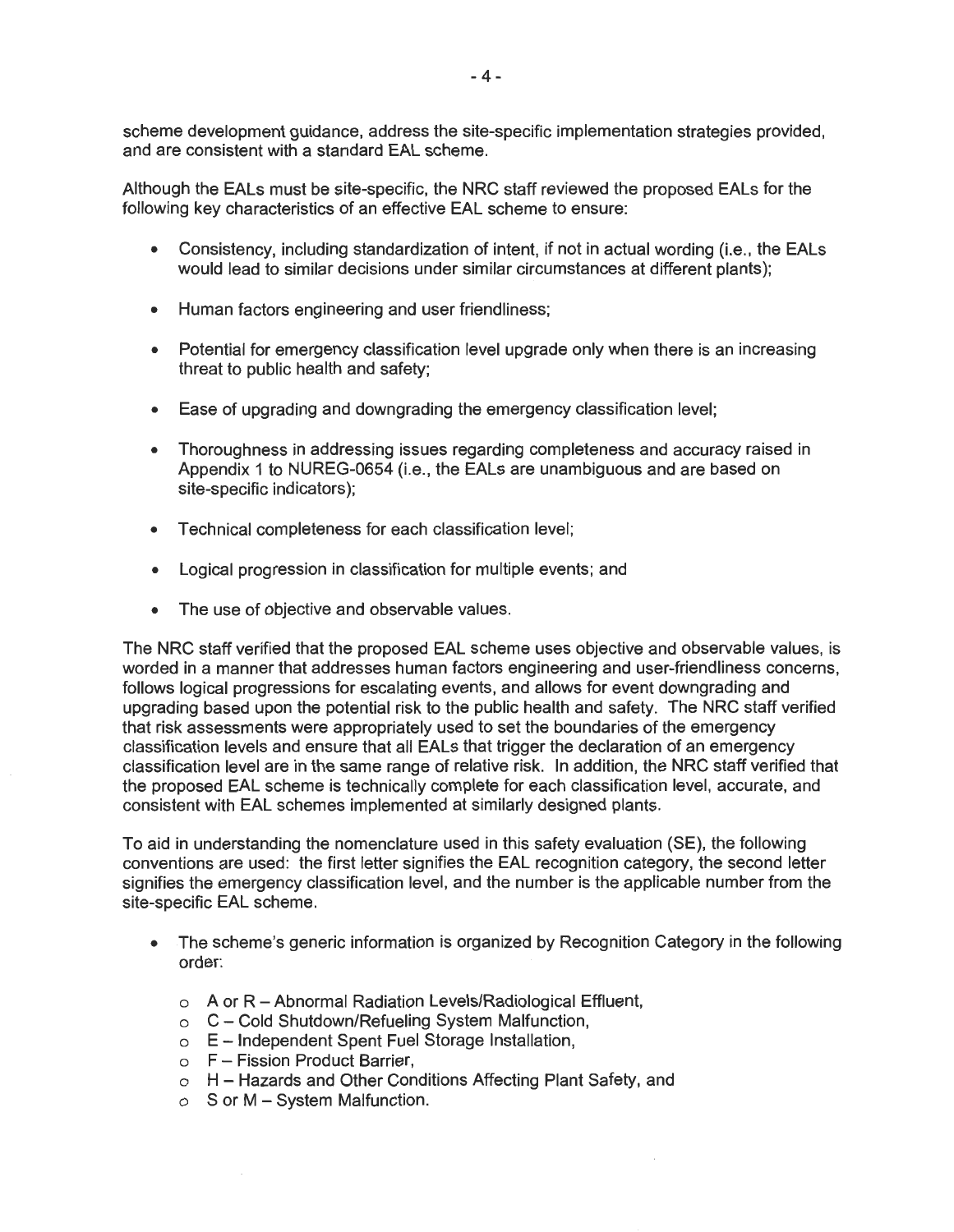- The emergency classification levels are:
	- $\circ$  U = Notification of Unusual Event (UE),
	- $\circ$  A = Alert,
	- $\circ$  S = Site Area Emergency (SAE), and
	- $\circ$  G = General Emergency (GE).

An EAL set refers to EALs within an EAL Recognition Category that include an escalation path for one or more classification levels. Not all EAL Recognition Categories require an EAL set.

This SE uses the numbering system from the proposed site-specific EAL scheme; however, the numbering system from the generic EAL scheme development guidance contained in NEI 99-01, Revision 6, is annotated in [brackets] to aid in cross-referencing the site-specific EAL numbering convention with that of the guidance, where applicable.

- 3.0 TECHNICAL EVALUATION
- 3.1 Recognition Category 'A' Abnormal Radiation Levels/Radiological Effluent
- 3.1.1 River Bend EAL Set AU1/AA1/AS1/AG1 [AU1/AA1/AS1/AG1]

The intent of this EAL set is to ensure that an emergency classification level is declared upon site-specific indications of a release of radioactivity (gaseous or liquid). In recognition of the lower possible radioactivity concentrations, the assessment of liquid releases is limited to the UE and Alert classification levels. This set provides for accident assessments using pre-calculated values based on assumed conditions, real-time parameters, and field monitoring results.

The NRC staff verified that the progression from a UE to a GE classification level is appropriate and consistent with EAL scheme development guidance.

- AU1 This EAL addresses a potential decrease in the level of safety of the plant as indicated by a low-level radiological release that exceeds regulatory commitments for an extended period of time (e.g., an uncontrolled release).
- AA1 This EAL addresses a release of gaseous or liquid radioactivity that results in projected or actual offsite doses greater than or equal to 1 percent of the U.S. Environmental Protection Agency (EPA) early phase protective action guides (PAGs) (Reference 9).
- AS1 This EAL addresses a release of gaseous radioactivity that results in projected or actual offsite doses greater than or equal to 10 percent of the EPA early phase PAGs.
- AG1 This EAL addresses a release of gaseous radioactivity that results in projected or actual offsite doses greater than or equal to the EPA early phase PAGs.

The licensee chose to modify this EAL set by using a site-specific implementation method that uses a modified numbering format and EAL sequence other than that provided in the generic EAL scheme development guidance. The NRC staff verified that the numbering, sequencing, formatting, logical progression, ease of upgrading/downgrading, and instrumentation and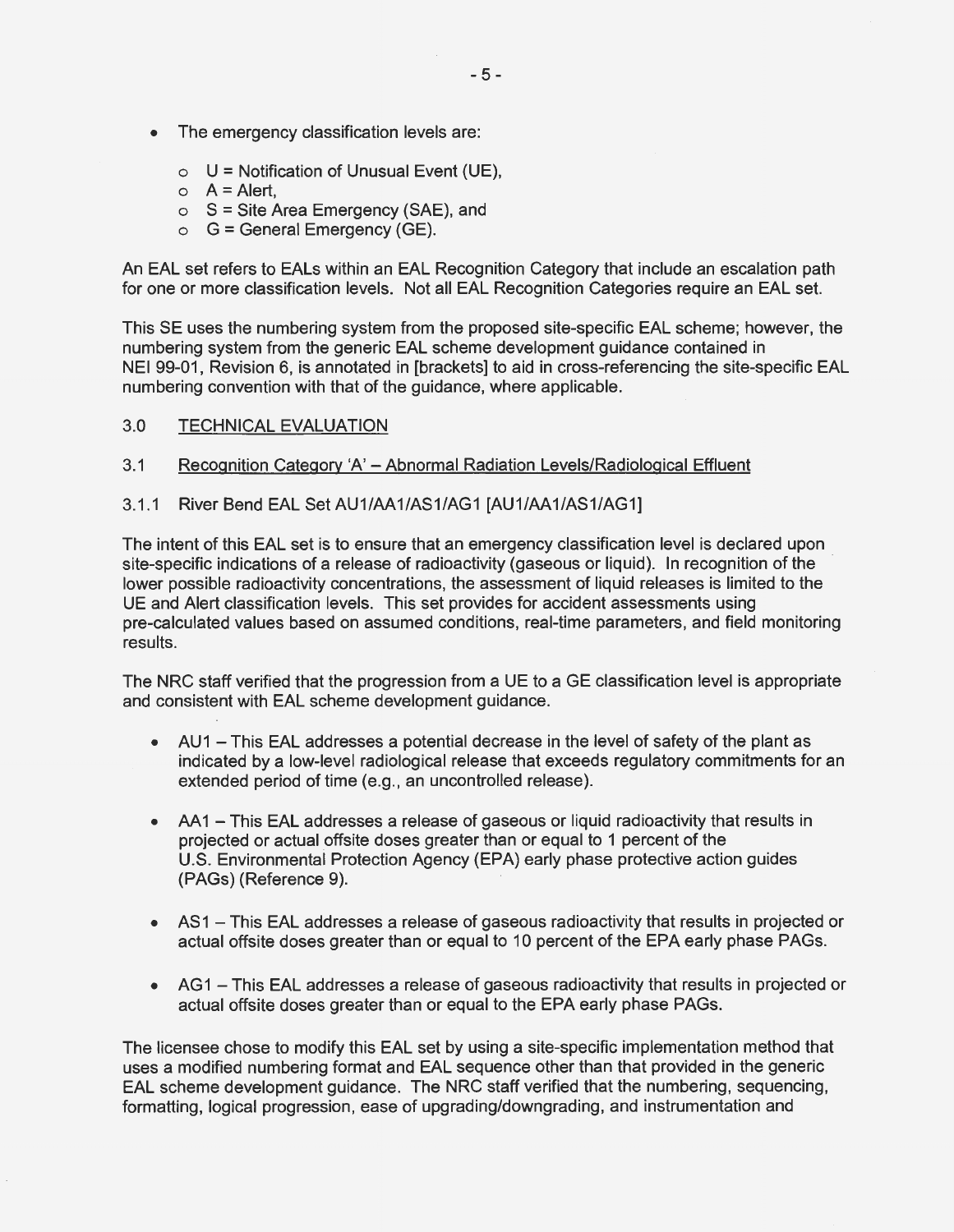setpoints for this EAL set are consistent with the overall EAL scheme development guidance and address the site-specific implementation strategies provided, and are, therefore, consistent with a standard EAL scheme, as required by 10 CFR 50.47(b)(4). The NRC staff also verified that the EAL set is worded in an unambiguous manner that addresses human factors engineering and user-friendliness concerns, is technically complete for each emergency classification level, addresses issues regarding completeness and accuracy raised in Appendix 1 to NUREG-0654, and uses objective and observable values based on site-specific indications.

Based on the above, the NRC staff concludes that the site-specific implementation method for this EAL set is consistent with the key characteristics of an effective EAL scheme (identified in Section 2.3 above) and meets the requirements of 10 CFR 50.47(b)(4) and Section IV.B of Appendix E to 10 CFR Part 50. Therefore, the NRC staff finds this EAL set acceptable.

#### 3.1.2 River Bend EAL Set AU2/AA2/AS2/AG2 [AU2/AA2/AS2/AG2]

The intent of this EAL set is to ensure that an emergency classification level is declared upon site-specific indications of potential or actual damage to an irradiated fuel assembly or multiple assemblies. It addresses a lowering of water level over irradiated fuel or fuel uncovery (i.e., level below the top of the fuel), a spectrum of fuel handling accidents that result in mechanical damage to irradiated fuel (e.g., a dropped fuel assembly). Some of these initiating conditions rely on the spent fuel pool (SFP) water level instrumentation required by NRC Order EA-12-051, "Order Modifying Licenses with Regard to Reliable Spent Fuel Pool Instrumentation," dated March 12, 2012 (Reference 10).

The NRC staff has verified that the progression from a UE to a GE classification level is appropriate and consistent with EAL scheme development guidance.

- AU2 This EAL addresses a decrease in water level above irradiated fuel sufficient to cause elevated radiation levels.
- AA2 This EAL addresses events that have caused imminent or actual damage to an irradiated fuel assembly or a significant lowering of water level within the SFP.
- AS2 This EAL addresses a significant loss of SFP water inventory control and makeup capability leading to imminent fuel damage and addresses NRC Order EA-12-051.
- AG2 This EAL addresses a significant loss of SFP water inventory control and makeup capability leading to a prolonged uncovery of irradiated fuel, and addresses NRC Order EA-12-051 .

The licensee chose to modify this EAL set by using a site-specific implementation method that uses a modified numbering format and EAL sequence other than that provided in the generic EAL scheme development guidance. The NRC staff verified that the numbering, sequencing, formatting, logical progression, ease of upgrading/downgrading, and instrumentation and setpoints for this EAL set are consistent with the overall EAL scheme development guidance and address the site-specific implementation strategies provided, and are, therefore, consistent with a standard EAL scheme, as required by 10 CFR 50.47(b)(4). The NRC staff also verified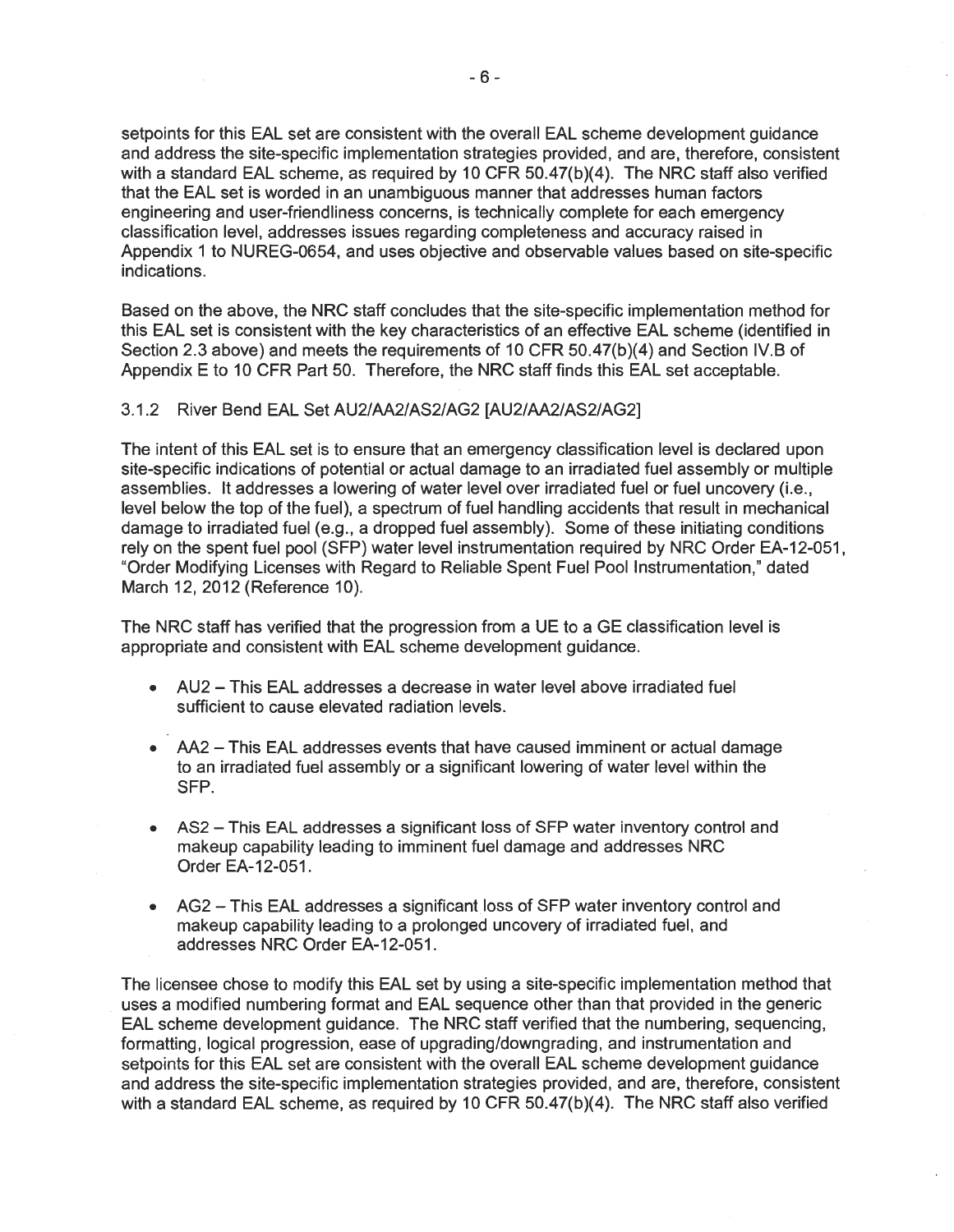that the EAL set is worded in an unambiguous manner that addresses human factors engineering and user-friendliness concerns, is technically complete for each emergency classification level, addresses issues regarding completeness and accuracy raised in Appendix 1 to NUREG-0654, and uses objective and observable values based on site-specific indications.

Based on the above, the NRC staff concludes that the site-specific implementation method for this EAL set is consistent with the key characteristics of an effective EAL scheme (identified in Section 2.3 above) and meets the requirements of 10 CFR 50.47(b)(4) and Section IV.B of Appendix E to 10 CFR Part 50. Therefore, the NRC staff finds this EAL set acceptable.

#### 3.1.3 River Bend EAL AA3 [AA3]

The intent of this EAL is to ensure that an emergency classification level is declared when elevated radiation levels in certain plant rooms and areas are sufficient enough to preclude or impede personnel from performing actions necessary to maintain normal plant operation or to perform a normal plant cooldown and shutdown. This includes equipment in the control room and the central alarm station. The Alert classification level is primarily intended to ensure that the plant emergency response organization (ERO) is activated to support the control room in removing the impediment to normal access, as well as assisting in quantifying potential damage to the fuel. Indications of increasing radiation levels in the plant are bounded by Recognition Category 'F,' as well as EALs AS1 and AG1.

The licensee chose to modify this EAL by using a site-specific implementation method that uses a modified numbering format and EAL sequence other than that provided in the generic EAL scheme development guidance. The NRC staff verified that the numbering, sequencing, formatting, logical progression, and instrumentation and setpoints for this EAL are consistent with the overall EAL scheme development guidance and address the site-specific implementation strategies provided, and are, therefore, consistent with a standard EAL scheme, as required by 10 CFR 50.47(b)(4). The NRC staff also verified that the EAL is worded in an unambiguous manner that addresses human factors engineering and user-friendliness concerns, is technically complete for this emergency classification level, addresses issues regarding completeness and accuracy raised in Appendix 1 to NUREG-0654, and uses objective and observable values based on site-specific indications.

Based on the above, the NRC staff concludes that the site-specific implementation method for this EAL is consistent with the key characteristics of an effective EAL scheme (identified in Section 2.3 above) and meets the requirements of 10 CFR 50.47(b)(4) and Section IV.B of Appendix E to 10 CFR Part 50. Therefore, the NRC staff finds this EAL acceptable.

## 3.2 Recognition Category 'C' - Cold Shutdown/Refueling System Malfunction

## 3.2.1 River Bend EAL Set CU1/CA1/CS1/CG1 [CU1/CA1/CS1/CG1]

The intent of this EAL set is to ensure an emergency classification level is declared upon a loss of reactor pressure vessel (RPV) inventory and/or reactor coolant system (RCS) leakage.

The NRC staff verified that the progression from a UE to a GE classification level is appropriate and consistent with EAL scheme development guidance.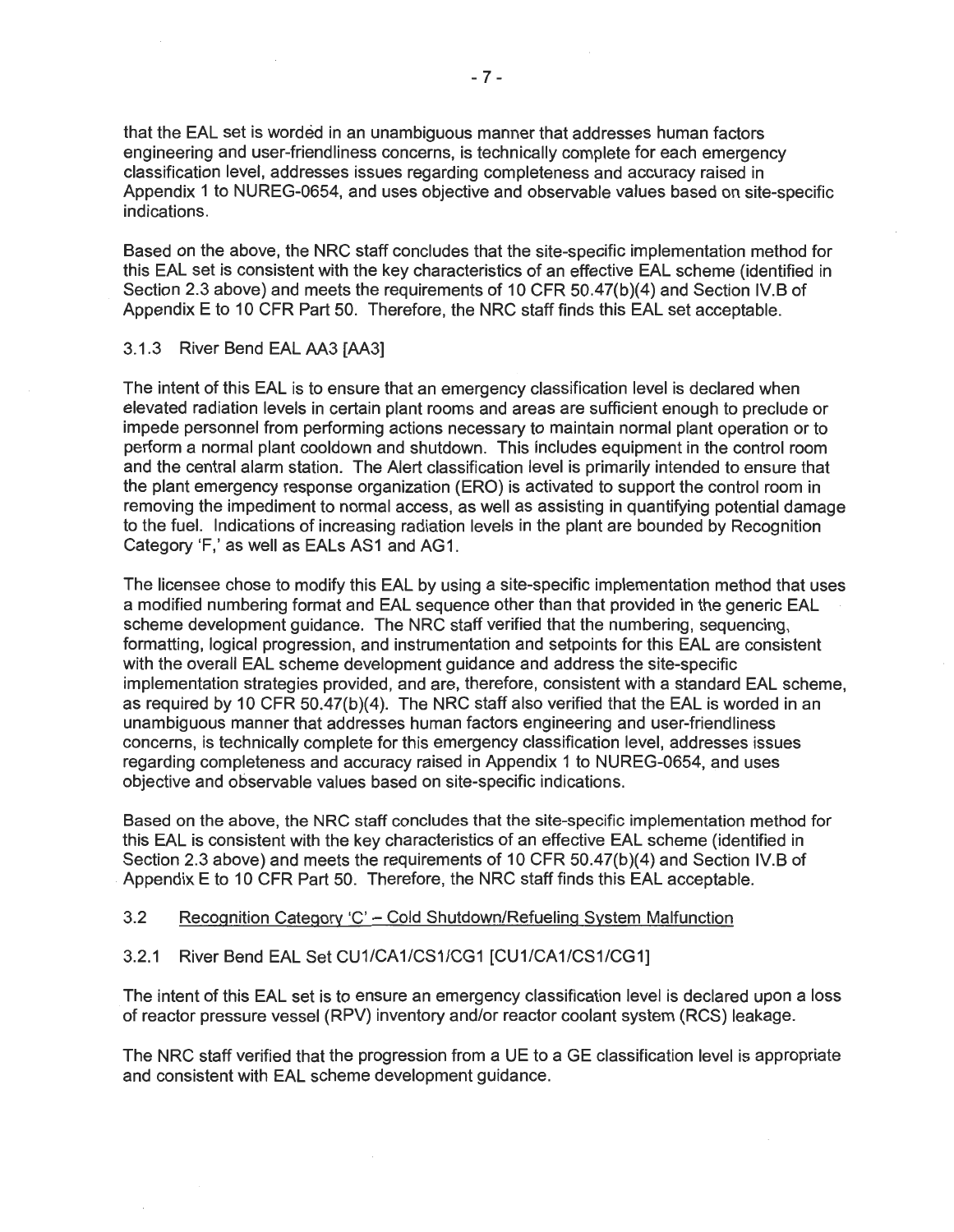- CU1 This EAL addresses the inability to restore and maintain water level to a required minimum level (or the lower limit of a level band), or a loss of the ability to monitor RPV/RCS level concurrent with indications of reactor coolant leakage.
- CA1 This EAL addresses conditions that are precursors to a loss of the ability to adequately cool irradiated fuel in the RPV/RCS (i.e., a precursor to a challenge to the fuel clad barrier).
- CS1 This EAL addresses a significant and prolonged loss of RPV/RCS inventory control and makeup capability leading to imminent fuel damage.
- CG1 This EAL addresses the inability to restore and maintain RPV/RCS level above the top of active fuel with containment challenged.

The licensee chose to modify this EAL set by using a site-specific implementation method that uses a modified numbering format and EAL sequence other than that provided in the generic EAL scheme development guidance. The NRC staff verified that the numbering, sequencing, formatting, logical progression, ease of upgrading/downgrading, and instrumentation and setpoints for this EAL set are consistent with the overall EAL scheme development guidance and address the site-specific implementation strategies provided, and are, therefore, consistent with a standard EAL scheme, as required by 10 CFR 50.47(b)(4). The NRC staff also verified that the EAL set is worded in an unambiguous manner that addresses human factors engineering and user-friendliness concerns, is technically complete for each emergency classification level, addresses issues regarding completeness and accuracy raised in Appendix 1 to NUREG-0654, and uses objective and observable values based on site-specific indications.

Based on the above, the NRC staff concludes that the site-specific implementation method for this EAL set is consistent with the key characteristics of an effective EAL scheme (identified in Section 2.3 above) and meets the requirements of 10 CFR 50.47(b)(4) and Section IV.B of Appendix E to 10 CFR Part 50. Therefore, the NRC staff finds this EAL set acceptable.

#### 3.2.2 River Bend EAL Set CU2/CA2 [CU2/CA2]

The intent of this EAL set is to ensure that an emergency classification level is declared upon a loss of available alternating current (AC) power to emergency power electrical busses.

The NRC staff verified that the progression from a UE to an Alert classification level is appropriate and consistent with EAL scheme development guidance. The progression to an SAE and/or a GE classification level is bounded by EALs AS1 and AG1.

- . . CU2 This EAL describes a significant degradation of offsite and onsite AC power sources such that any additional single failure would result in a loss of all AC power to safety systems.
- CA2 This EAL addresses a loss of all AC power that compromises the performance of all safety systems requiring electric power, including those necessary for emergency core cooling, containment heat removal/pressure control, irradiated fuel heat removal, and the ultimate heat sink.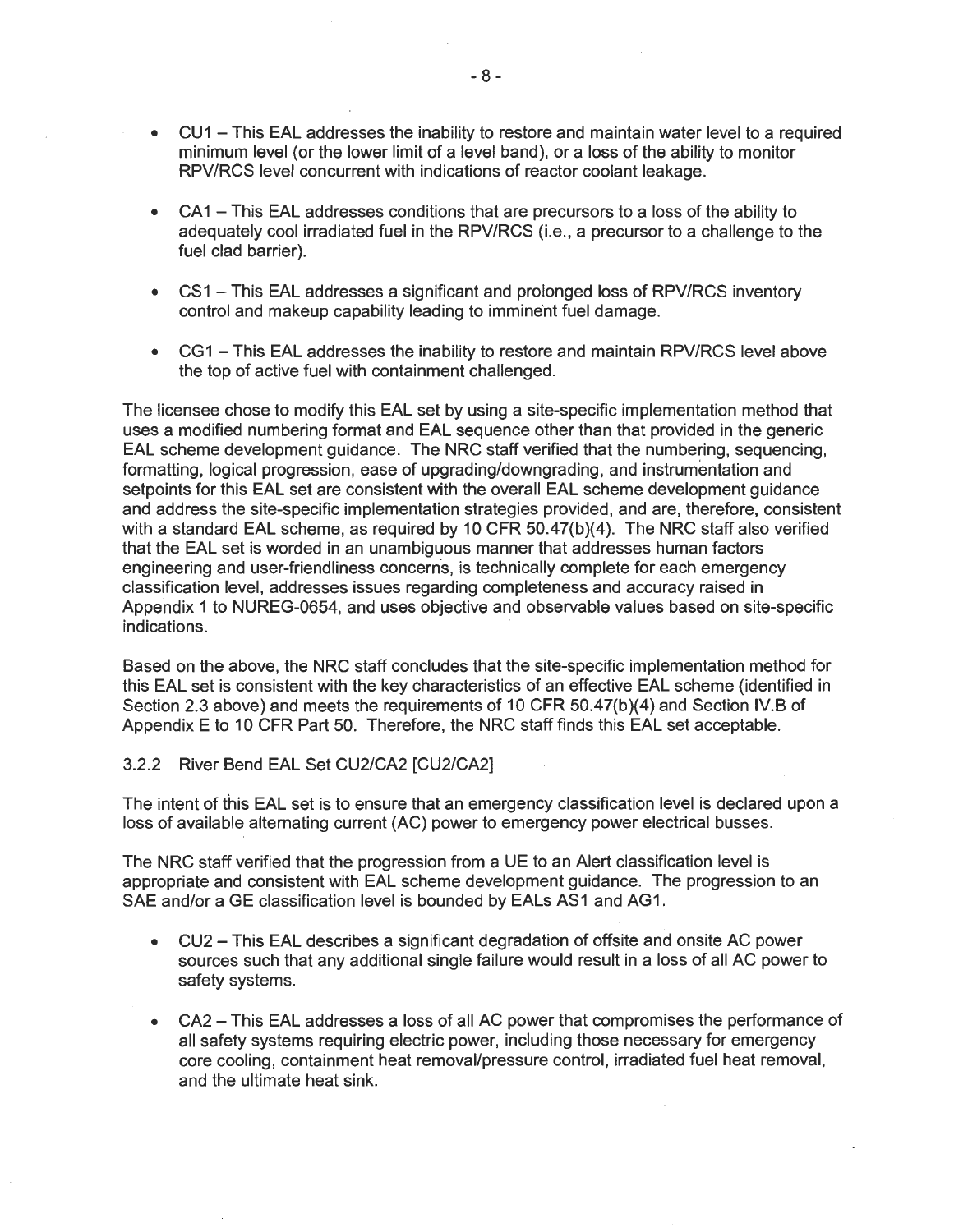The licensee chose to modify this EAL set by using a site-specific implementation method that uses a modified numbering format and EAL sequence other than that provided in the generic EAL scheme development guidance. The NRC staff verified that the numbering, sequencing, formatting, logical progression, and ease of upgrading/downgrading for this EAL set are , consistent with the overall EAL scheme development guidance and address the site-specific implementation strategies provided, and are, therefore, consistent with a standard EAL scheme, as required by 10 CFR 50.47(b)(4). The NRC staff also verified that the EAL set is worded in an unambiguous manner that addresses human factors engineering and user-friendliness concerns, is technically complete for each emergency classification level, addresses issues regarding completeness and accuracy raised in Appendix 1 to NUREG-0654, and uses objective and observable values based on site-specific indications.

Based on the above, the NRC staff concludes that the site-specific implementation method for this EAL set is consistent with the key characteristics of an effective EAL scheme (identified in Section 2.3 above) and meets the requirements of 10 CFR 50.47(b)(4) and Section IV.B of Appendix E to 10 CFR Part 50. Therefore, the NRC staff finds this EAL set acceptable.

#### 3.2.3 River Bend EAL Set CU3/CA3 [CU3/CA3]

The intent of this EAL set is to ensure that an emergency classification level is declared based on the inability to maintain control of decay heat removal.

The NRC staff verified that the progression from a UE to an Alert classification level is appropriate and consistent with EAL scheme development guidance. The progression to an SAE and/or a GE classification level is bounded by EALs AS1 and AG1.

- CU3 This EAL addresses an unplanned increase in RCS temperature above the technical specification cold shutdown temperature limit, or the inability to determine RCS temperature and level.
- CA3 This EAL addresses conditions involving a loss of decay heat removal capability or an addition of heat to the RCS in excess of that which can currently be removed.

The licensee chose to modify this EAL set by using a site-specific implementation method that uses a modified numbering format and EAL sequence other than that provided in the generic EAL scheme development guidance. The NRC staff verified that the numbering, sequencing, formatting, logical progression, and ease of upgrading/downgrading for this EAL set are consistent with the overall EAL scheme development guidance and address the site-specific implementation strategies provided, and are, therefore, consistent with a standard EAL scheme, as required by 10 CFR 50.47(b)(4). The NRC staff also verified that the EAL set is worded in an unambiguous manner that addresses human factors engineering and user-friendliness concerns, is technically complete for each emergency classification level, addresses issues regarding completeness and accuracy raised in Appendix 1 to NUREG-0654, and uses objective and observable values based on site-specific indications.

Based on the above, the NRC staff concludes that the site-specific implementation method for this EAL set is consistent with the key characteristics of an effective EAL scheme (identified in Section 2.3 above) and meets the requirements of 10 CFR 50.47(b)(4) and Section IV.B of Appendix E to 10 CFR Part 50. Therefore, the NRC staff finds this EAL set acceptable.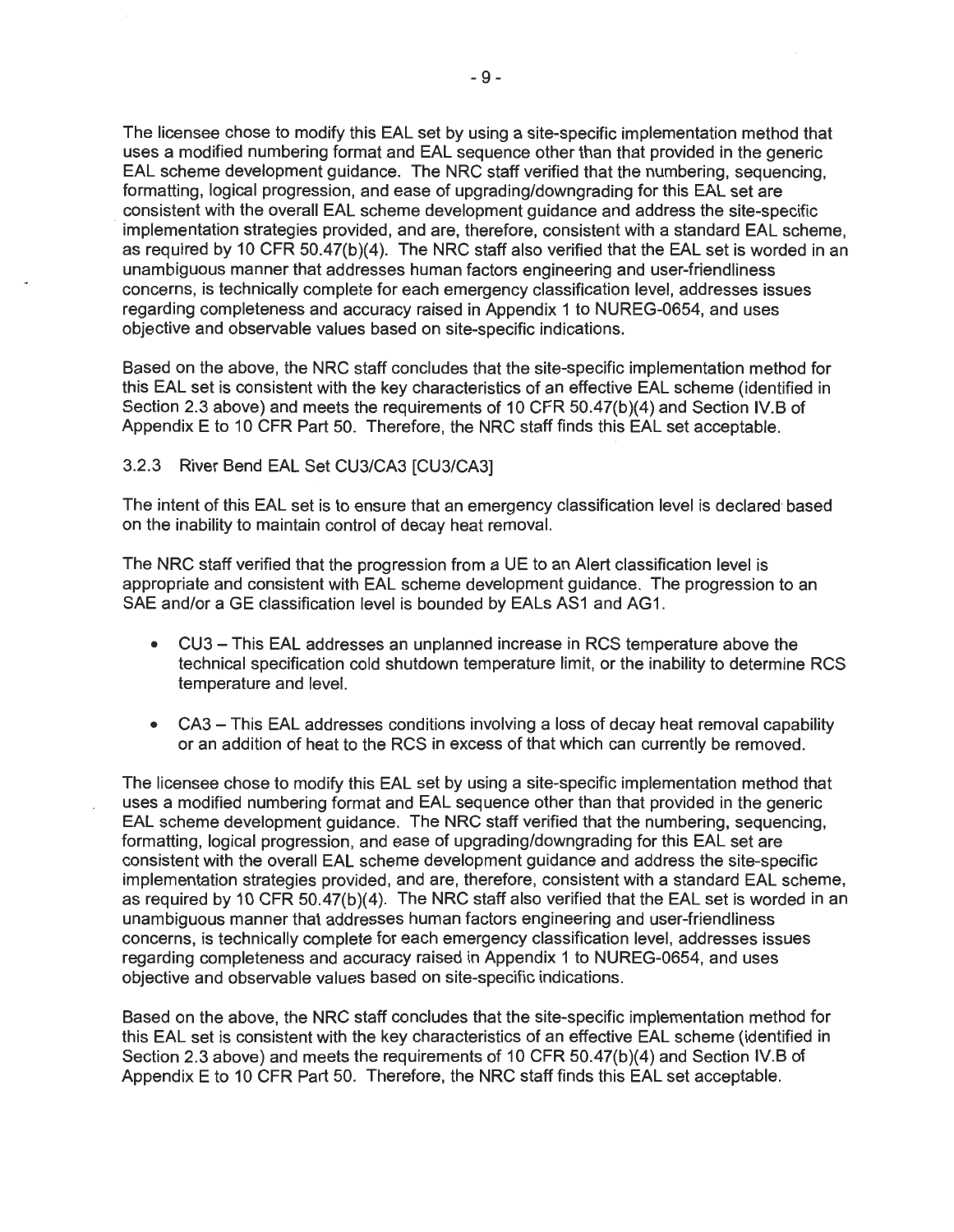# 3.2.4 River Bend EAL CU4 [CU4]

The intent of this EAL is to ensure that an emergency classification level is declared upon a loss of vital direct current (DC) power that compromises the ability to monitor and control operable safety systems. This EAL is primarily intended to ensure that key ERO members and offsite response organizations (OROs) are aware of the event, resources necessary to respond to the event are mobilized, and any necessary compensatory measures are promptly implemented. The Alert, SAE, and GE classification levels for a protracted loss of vital DC power are bounded by EALs CA1, CA3, CS1, CG1, AA1, AS1, and AG1.

The licensee chose to modify this EAL by using a site-specific implementation method that uses a modified numbering format and EAL sequence other than that provided in the generic EAL scheme development guidance. The NRC staff verified that the numbering, formatting, logical progression, and instrumentation and setpoints for this EAL are consistent with the overall EAL scheme development guidance and address the site-specific implementation strategies provided, and are, therefore, consistent with a standard EAL scheme, as required by 10 CFR 50.47(b)(4). The NRC staff also verified that the EAL is worded in an unambiguous manner that addresses human factors engineering and user-friendliness concerns, is technically complete for this emergency classification level, addresses issues regarding completeness and accuracy raised in Appendix 1 to NUREG-0654, and uses objective and observable values based on site-specific indications.

Based on the above, the NRC staff concludes that the site-specific implementation method for this EAL is consistent with the key characteristics of an effective EAL scheme (identified in Section 2.3 above) and meets the requirements of 10 CFR 50.47(b){4) and Section IV.B of Appendix E to 10 CFR Part 50. Therefore, the NRC staff finds this EAL acceptable.

## 3.2.5 River Bend EAL CU5 [CU5]

The intent of this EAL is to highlight the importance of emergency communications by ensuring that an emergency classification level is declared if normal communication methods for onsite and offsite personnel, or with OROs, including the NRC, are lost. This EAL is primarily intended to ensure that key ERO members and OROs are aware of the loss of communications capabilities, the resources necessary to restore communications are mobilized, and compensatory measures are promptly implemented. Considering that a loss of emergency communications capability would not involve an actual or potential substantial degradation to the level of safety of the plant, no escalation path is necessary for this EAL.

The communication methods derived for this EAL are consistent with the overall EAL scheme development guidance.

The licensee chose to modify this EAL by using a site-specific implementation method that uses a modified numbering format and EAL sequence other than that provided in the generic EAL scheme development guidance. The NRC staff verified that the numbering, sequencing, formatting, and logical progression for this EAL are consistent with the overall EAL scheme development guidance and address the site-specific implementation strategies provided, and are, therefore, consistent with a standard EAL scheme, as required by 10 CFR 50.47(b)(4). The NRC staff also verified that the EAL is worded in an unambiguous manner that addresses human factors engineering and user-friendliness concerns, is technically complete for this emergency classification level, addresses issues regarding completeness and accuracy raised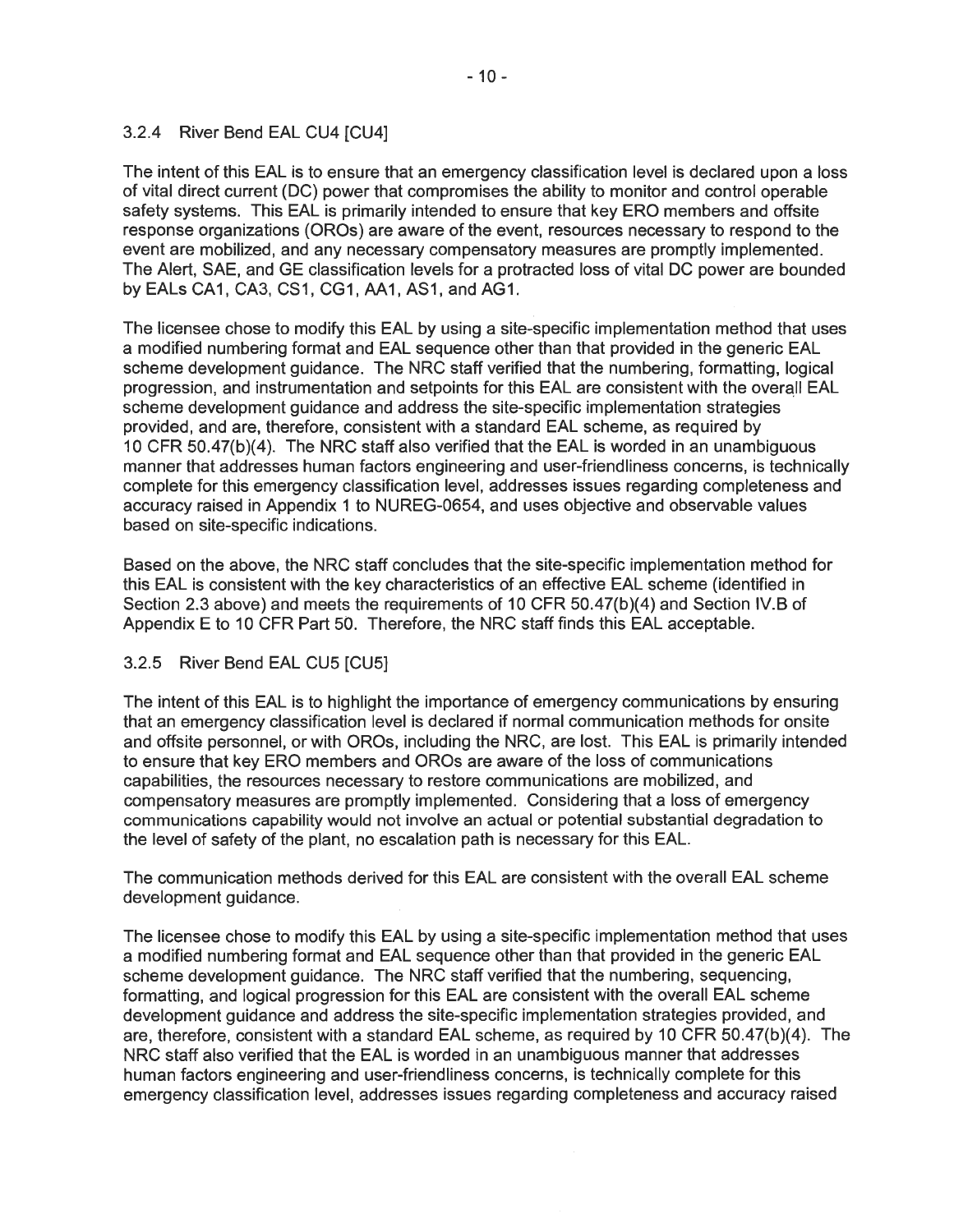in Appendix 1 to NUREG-0654, and uses objective and observable values based on site-specific indications.

Based on the above, the NRG staff concludes that the site-specific implementation method for this EAL is consistent with the key characteristics of an effective EAL scheme (identified in Section 2:3 above) and meets the requirements of 10 GFR 50.47(b)(4) and Section IV.B of Appendix E to 10 CFR Part 50. Therefore, the NRC staff finds this EAL acceptable.

#### 3.2.6 River Bend EAL GA6 [GA6]

The intent of this EAL is to ensure that an emergency classification level is declared when hazardous events lead to potential damage to safety systems. The hazardous events of interest include, but are not limited to, an earthquake, flooding, high winds, tornado strike, explosion, fire, or any other hazard applicable for the site. This EAL is primarily intended to ensure that the site ERO is activated to support the control room in understanding the event impacts and restoring affected safety system equipment to service. Indications of hazard-induced damage to components containing radioactive materials are bounded by EALs GS1, GG1, AS1, and AG1.

As described in NUREG-0654/FEMA-REP-1, Revision 1, and the NRG-endorsed guidance in NEI 99-01, Revision 6, an Alert classification level exists when "[e]vents are in process or have occurred which involve an actual or potential substantial degradation of the level of safety of the plant.... Any releases are expected to be limited to small fractions of the EPA PAG exposure levels." The NRG-endorsed guidance in NEI 99-01, Revision 6, is intended to ensure that an Alert classification level should be declared only when an actual or potential substantial degradation of the level of safety of the plant has occurred as a result of a hazardous event. However, there may be cases where a hazardous event only causes damage to a single safety system component or a single safety system train. Additionally, an Alert classification level should not be declared if the damage from the hazardous event is limited to a safety system component or a safety system train that was inoperable or out of service prior to the event occurring.

The licensee proposed that an Alert classification level will be declared when a hazardous event results in indications of degraded performance to one train of a safety system with either indications of degraded performance on a second safety system train or visible damage to a second safety system train, such that the operability or reliability of the second safety system train is a concern. Although different from the NRG-endorsed guidance in NEI 99-01, Revision 6, this change is acceptable considering that the NRG-endorsed guidance in NEI 99-01, Revision 6, is intended to ensure that an Alert classification level should be declared only when an actual or potential substantial degradation of the level of safety of the plant has occurred as a result of a hazardous event.

The licensee chose to modify this EAL by using a site-specific implementation method that uses a modified numbering format and EAL sequence other than that provided in the generic EAL scheme development guidance. The NRG staff verified that the numbering, sequencing, formatting, and logical progression for this EAL are consistent with the overall EAL scheme development guidance and address the site-specific implementation strategies provided, and are, therefore, consistent with a standard EAL scheme, as required by 10 GFR 50.47(b)(4). The NRG staff also verified that the EAL is worded in an unambiguous manner that addresses human factors engineering and user-friendliness concerns, is technically complete for this emergency classification level, addresses issues regarding completeness and accuracy raised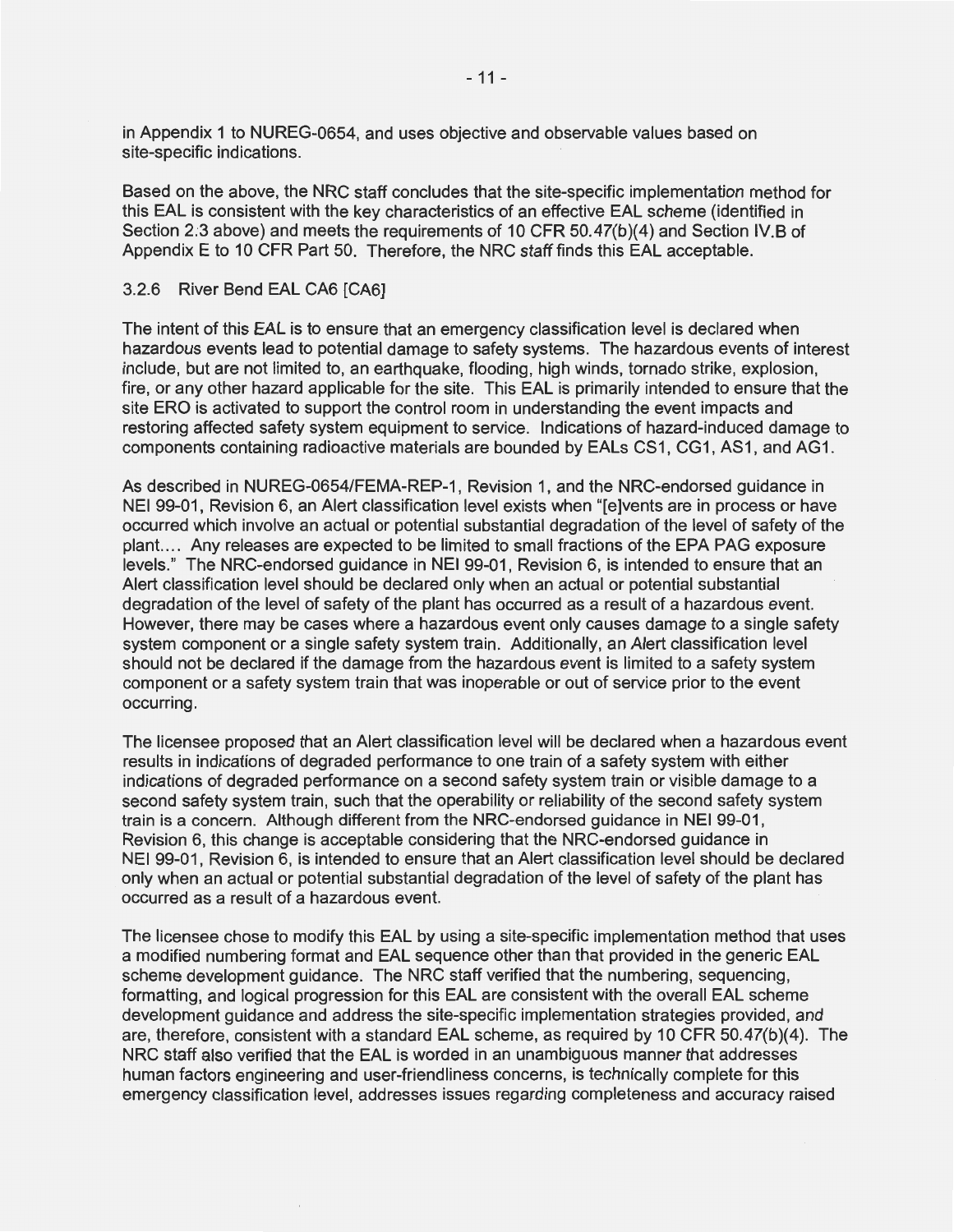in Appendix 1 to NUREG-0654, and uses objective and observable values based on site-specific indications.

Based on the above, the NRC staff concludes that the site-specific implementation method for this EAL is consistent with the key characteristics of an effective EAL scheme (identified in Section 2.3 above), and the requirements of 10 CFR 50.47(b)(4) and Section IV.B of Appendix E to 10 CFR Part 50. Therefore, the NRC staff finds this EAL acceptable.

## 3.3 Recognition Category 'E' - Independent Spent Fuel Storage Installation

3.3.1 River Bend EAL EU1 [E-HU1]

This EAL applies to an event that results in damage to the confinement boundary of a storage cask containing irradiated fuel. This EAL is primarily intended to ensure that key ERO members and OROs are aware of the cask damage, resources necessary to respond to the event are mobilized, and protective measures, if warranted, are promptly implemented. ·

The licensee chose to modify this EAL by using a site-specific implementation method that uses a modified numbering format and EAL sequence other than that provided in the generic EAL scheme development guidance. The NRC staff verified that the numbering, sequencing, formatting, and logical progression for this EAL are consistent with the overall EAL scheme development guidance and address the site-specific implementation strategies provided, and are, therefore, consistent with a standard EAL scheme, as required by 10 CFR 50.47(b)(4). The NRC staff also verified that the EAL is worded in an unambiguous manner that addresses human factors engineering and user-friendliness concerns, is technically complete for this emergency classification level, addresses issues regarding completeness and accuracy raised in Appendix 1 to NUREG-0654, and uses objective and observable values based on site-specific indications.

Based on the above, the NRC staff concludes that the site-specific implementation method for this EAL is consistent with the key characteristics of an effective EAL scheme (identified in Section 2.3 above) and meets the requirements of 10 CFR 50.47(b)(4) and Section IV.B of Appendix E to 10 CFR Part 50. Therefore, the NRC staff finds this EAL acceptable.

3.4 Recognition Category 'F' - Fission Product Barrier Matrix

#### 3.4.1 River Bend EAL Set FA1/FS1/FG1 [FA1/FS1/FG1]

The intent of this EAL set is to ensure that an emergency classification level is declared upon a loss or potential loss of one or more fission product barriers.

This EAL set uses plant condition-based thresholds as triggers within a particular logic configuration needed to reflect a loss or potential loss of a fission product barrier. Non-passive, large light-water reactors in the United States have three fission product barriers: fuel cladding, the RCS, and primary containment. Licensees are to develop thresholds that provide EAL decision-makers input into making an event declaration based upon degradation of one or more of these fission product barriers.

There are numerous triggers used as logic inputs to decide on the appropriate emergency classification level based upon the number of loss and/or potential loss indicators that are met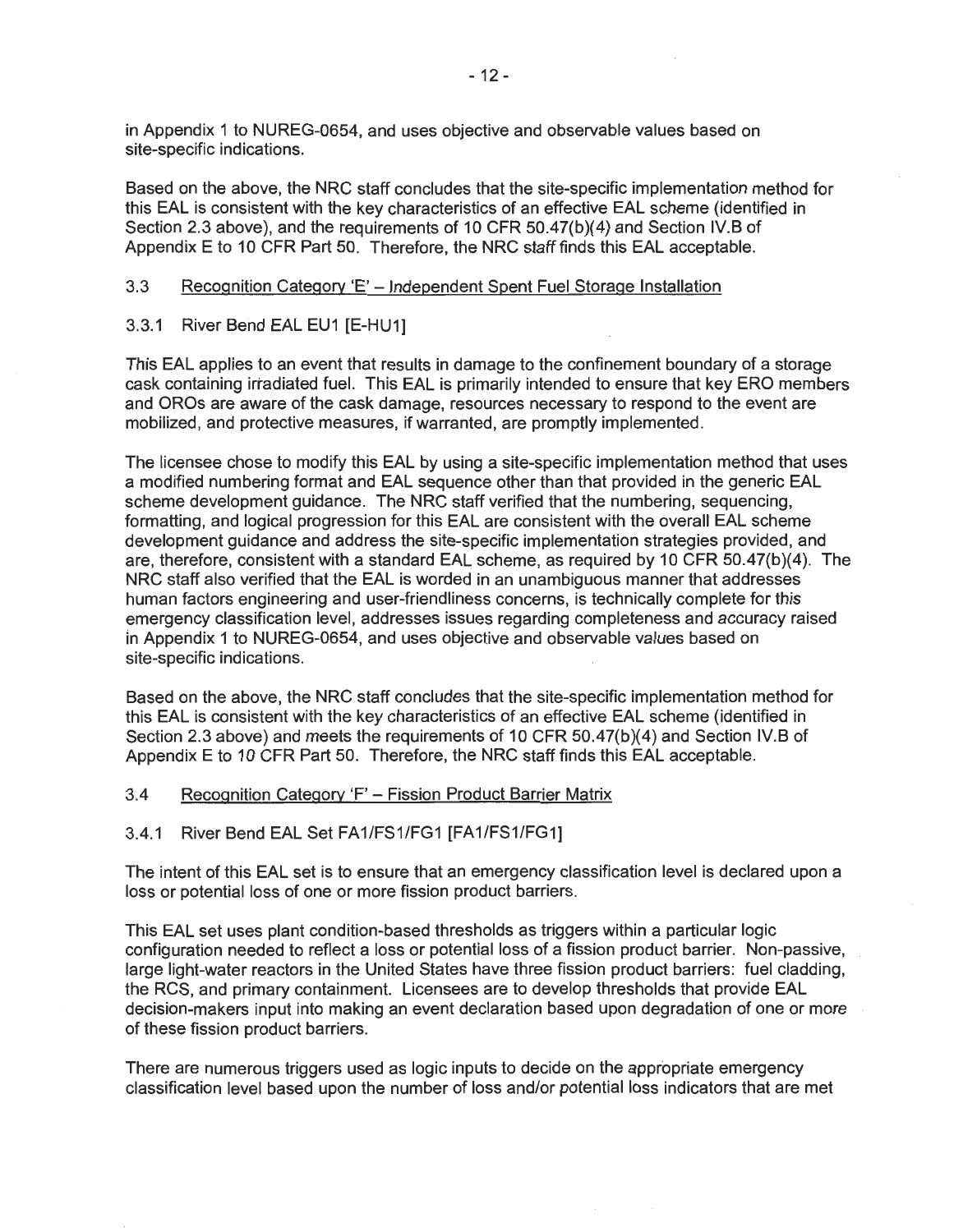for each barrier. These indicators are redundant with other similar indicators in Recognition Categories 'A' and 'S.'

The NRC staff verified that the logic used to determine the appropriate emergency classification level is consistent with the generic EAL scheme development guidance in NEI 99-01, Revision 6. The progression from an Alert to a GE classification level is appropriate and consistent with EAL scheme development guidance.

- FA1 This EAL addresses any loss or any potential loss of either the fuel clad or RCS barrier.
- FS1 This EAL addresses loss or potential loss of any two barriers.
- FG1 This EAL address loss of any two barriers and loss or potential loss of the third barrier.

The licensee chose to modify this EAL set by using a site-specific implementation method that uses a modified numbering format and EAL sequence other than that provided in the generic EAL scheme development guidance. The NRC staff verified that the numbering, sequencing, formatting, logical progression, ease of upgrading/downgrading, and instrumentation and setpoints for this EAL set are consistent with the overall EAL scheme development guidance and address the site-specific implementation strategies provided, and are, therefore, consistent with a standard EAL scheme, as required by 10 CFR 50.47(b)(4). The NRC staff also verified that the EAL set is worded in an unambiguous manner that addresses human factors engineering and user-friendliness concerns, is technically complete for each emergency classification level, addresses issues regarding completeness and accuracy raised in Appendix 1 to NUREG-0654, and uses objective and observable values based on site-specific indications.

Based on the above, the NRC staff concludes that the site-specific implementation method for this EAL set is consistent with the key characteristics of an effective EAL scheme (identified in Section 2.3 above) and meets the requirements of 10 CFR 50.47(b)(4) and Section IV.B of Appendix E to 10 CFR Part 50. Therefore, the NRC staff finds this EAL set acceptable.

#### 3.5 Recognition Category 'H' - Hazards and Other Conditions Affecting Plant Safety

3.5.1 River Bend EAL Set HU1/HA1/HS1 [HU1/HA1/HS1/HG1]

The intent of this EAL set is to ensure that an emergency classification level is declared based upon a security-related event.

This EAL set was developed in accordance with the guidance from NRC Bulletin 2005-02, "Emergency Preparedness and Response Actions for Security-Based Events," dated July 18, 2005 (Reference 11 ), and RIS 2006-12, "Endorsement of Nuclear Energy Institute Guidance 'Enhancements to Emergency Preparedness Programs for Hostile Action,"' dated July 19, 2006 (Reference 12), for licensees to implement, regardless of the specific version of the generic EAL scheme development guidance used, or if the particular licensee developed its EAL scheme using an alternative approach. Based upon lessons learned from the implementation and use of this EAL set, particularly the insights gained from combined security and emergency preparedness drills, the licensee is proposing to not develop EAL HG1 as provided in NEI 99-01, Revision 6.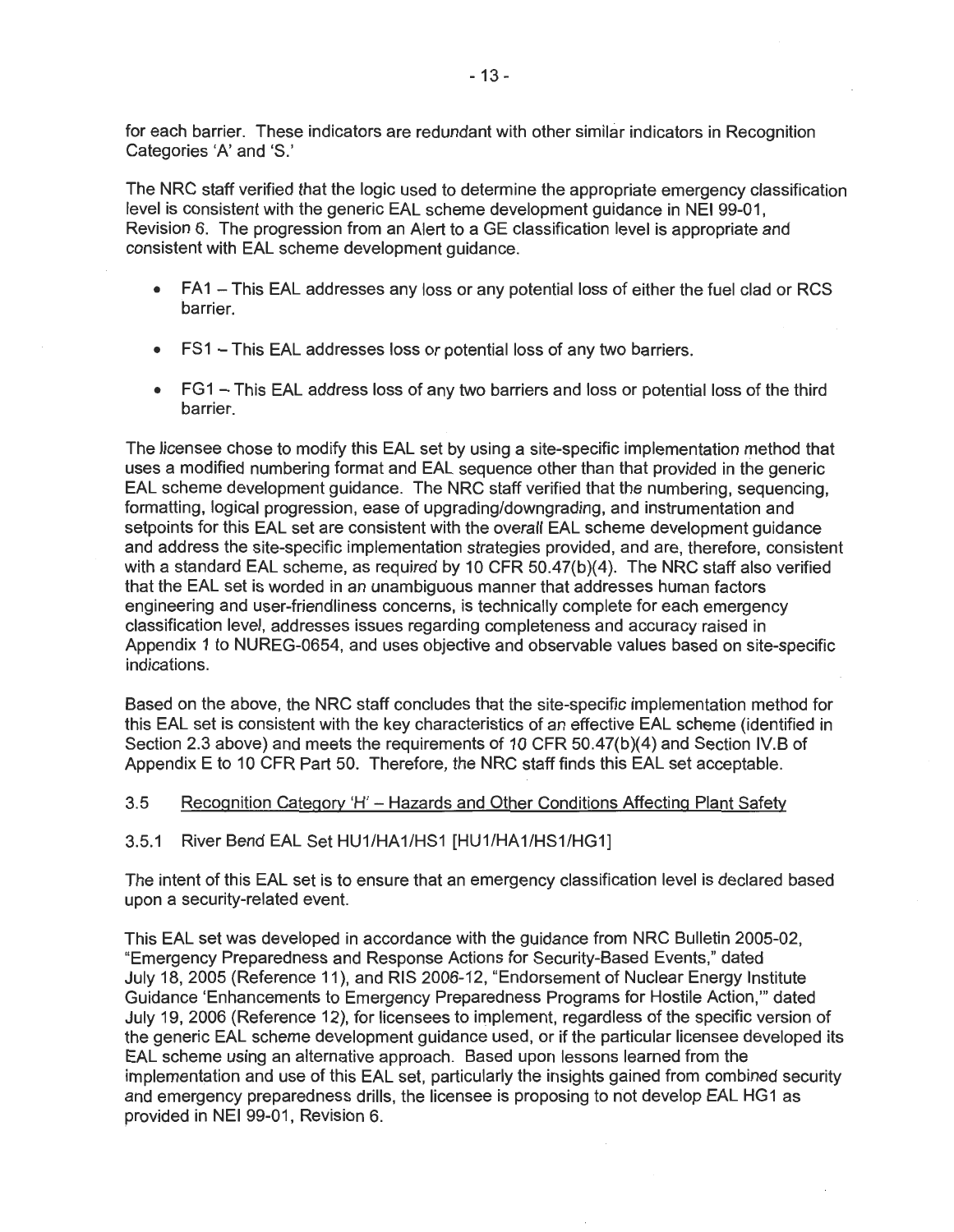EAL HG1 of NEI 99-01, Revision 6, addresses a hostile action that results in the loss of physical control of the facility. Such an action can reasonably be expected to exceed EPA early phase PAG exposure levels offsite for more than the immediate site area, which is the criteria for EAL HG1 in NEI 99-01, Revision 6. Therefore, in NEI 99-01, Revision 6, EAL HG1 is bounded by EAL HG?. Additionally, any event that could result in a radiological release in excess of EPA early phase PAGs would be bounded by EALs AG1 or AG2 in NEI 99-01 , Revision 6. The NRC staff verified that the River Bend EALs AG1, AG2, and HG7 bound the events addressed by EAL HG1 in NEI 99-01, Revision 6.

The NRC staff also verified that the progression from a UE to an SAE classification level is appropriate and consistent with EAL scheme development guidance.

- HU1 This EAL addresses events that pose a threat to plant personnel or safety system equipment.
- HA1 This EAL addresses the occurrence of a hostile action within the Owner Controlled Area or notification of an aircraft attack threat.
- HS1 This EAL addresses the occurrence of a hostile action within the Protected Area.

The licensee chose to modify this EAL set by using a site-specific implementation method that uses a modified numbering format and EAL sequence other than that provided in the generic EAL scheme development guidance. The NRC staff verified that the numbering, sequencing, formatting, logical progression, and ease of upgrading/downgrading for this EAL set are consistent with the overall EAL scheme development guidance and address the site-specific implementation strategies provided, and are, therefore, consistent with a standard EAL scheme, as required by 10 CFR 50.47(b)(4). The NRC staff also verified that the EAL set is worded in an unambiguous manner that addresses human factors engineering and user-friendliness concerns, is technically complete for each emergency classification level, addresses issues regarding completeness and accuracy raised in Appendix 1 to NUREG-0654, and uses objective and observable values based on site-specific indications.

Based on the above, the NRC staff concludes that the site-specific implementation method for this EAL set is consistent with the key characteristics of an effective EAL scheme (identified in Section 2.3 above) and meets the requirements of 10 CFR 50.47(b)(4) and Section IV.B of Appendix E to 10 CFR Part 50. Therefore, the NRC staff finds this EAL set acceptable.

#### 3.5.2 River Bend EAL HU2 [HU2]

The intent of this EAL is to ensure that an emergency classification level is declared based upon a seismic event that results in accelerations at the site greater than specified for an operating basis earthquake. This EAL is primarily intended to ensure that key ERO members and OROs are aware of the earthquake magnitude at the site and that post-event damage assessments are promptly implemented. This EAL is considered part of an EAL set containing EALs CA6 and SAS, depending on the operating mode applicable at the time of the event. Indications of earthquake-induced damage to components containing radioactive materials are bounded by Recognition Category 'F,' as well as EALs AA1, AS1, or AG1.

The licensee chose to modify this EAL by using a site-specific implementation method that uses a modified numbering format and EAL sequence other than that provided in the generic EAL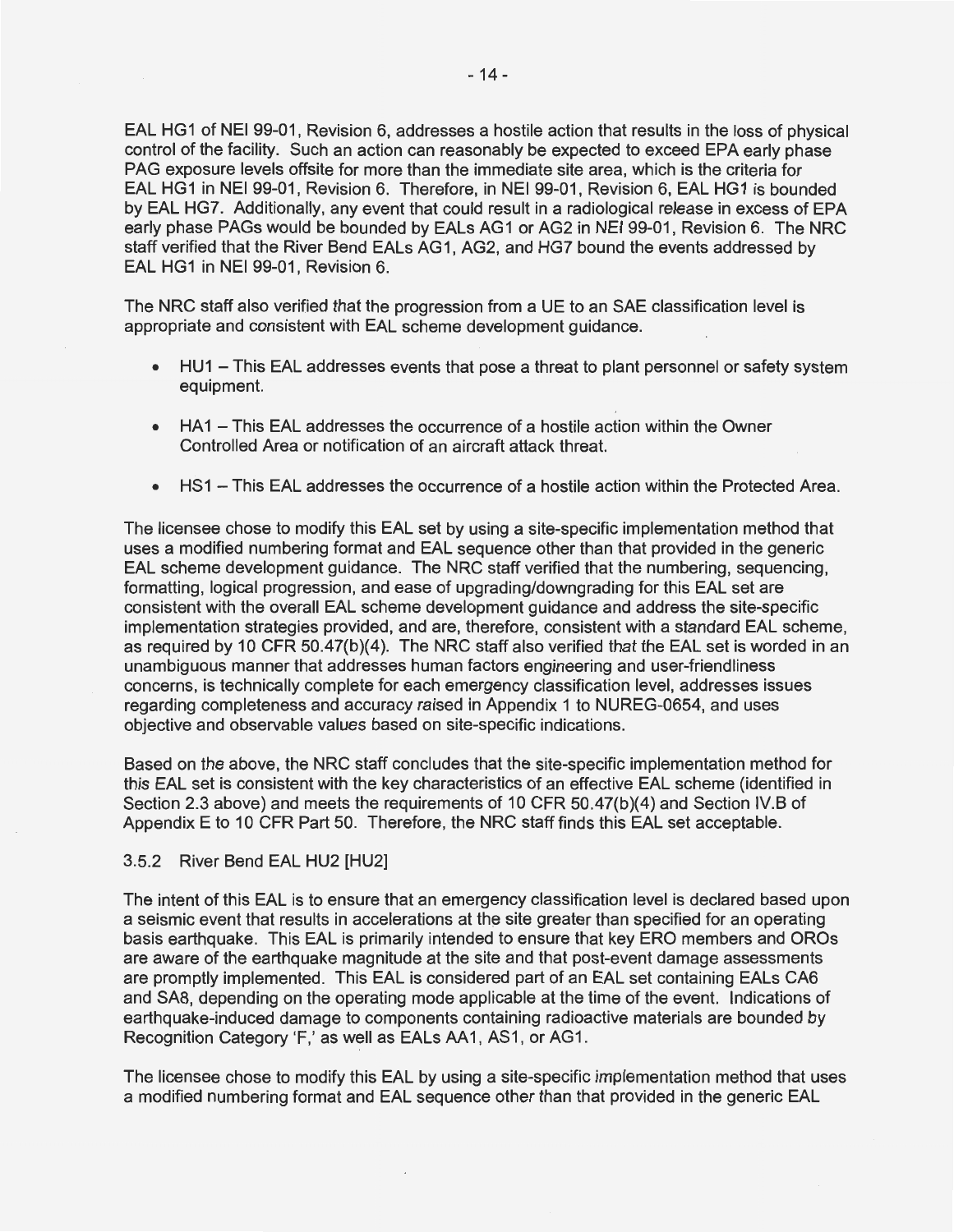scheme development guidance. The NRC staff verified that the numbering, sequencing, formatting, logical progression, and instrumentation and setpoints for this EAL are consistent with the overall EAL scheme development guidance and address the site-specific implementation strategies provided, and are, therefore, consistent with a standard EAL scheme, as required by 10 CFR 50.47(b)(4). The NRC staff also verified that the EAL is worded in an unambiguous manner that addresses human factors engineering and user-friendliness concerns, is technically complete for this emergency classification level, addresses issues regarding completeness and accuracy raised in Appendix 1 to NUREG-0654, and uses objective and observable values based on site-specific indications.

Based on the above, the NRC staff concludes that the site-specific implementation method for this EAL is consistent with the key characteristics of an effective EAL scheme (identified in Section 2.3 above) and meets the requirements of 10 CFR 50.47(b)(4) and Section IV.B of Appendix E to 10 CFR Part 50. Therefore, the NRC staff finds this EAL acceptable.

3.5.3 River Bend EAL HU3 [HU3]

The intent of this EAL is to ensure that an emergency classification level is declared based upon the effects that natural or technological hazard events may have on the facility that are considered to be precursors to a more significant event or condition or have potential impacts that warrant emergency notification to local, State, and Federal authorities. Specific hazards addressed include:

- Tornado striking within the protected area;
- Internal room or area flooding requiring the electrical isolation of a safety system component;
- Movement of personnel within the protected area, which is impeded due to an offsite event involving hazardous materials;
- A hazardous event that results in onsite conditions, which are sufficient to prohibit the plant staff from accessing the site via personal vehicles; and
- Other site-specific events.

This EAL is primarily intended to ensure that key ERO members and OROs are aware of the hazardous event affecting the site, and post-event damage assessments are promptly implemented. In addition, other site-specific events that may impact the effective implementation of the site emergency plan are considered.

This EAL is considered part of an EAL set containing EALs CA6 and SA8, depending on the operating mode applicable at the time of the event. Indications of hazard-induced damage to components containing radioactive materials are bounded by Recognition Category 'F,' as well as EALs AA1, AS1, or AG1.

The licensee chose to modify this EAL by using a site-specific implementation method that uses a modified numbering format and EAL sequence other than that provided in the generic EAL scheme development guidance. The NRC staff verified that the numbering, sequencing, formatting, and logical progression for this EAL are consistent with the overall EAL scheme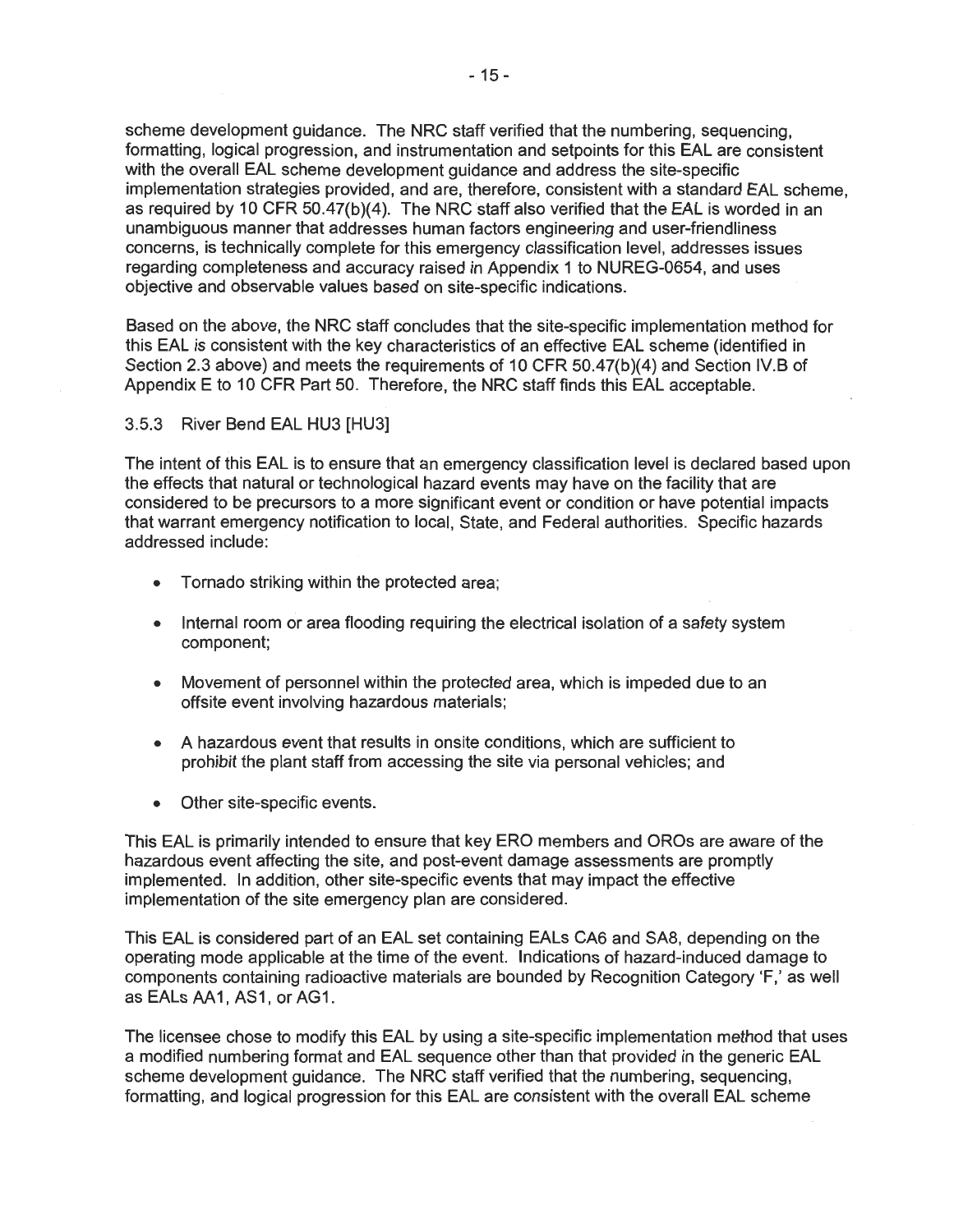development guidance and address the site-specific implementation strategies provided, and are, therefore, consistent with a standard EAL scheme, as required by 10 CFR 50.47(b)(4). The NRC staff also verified that the EAL is worded in an unambiguous manner that addresses human factors engineering and user-friendliness concerns, is technically complete for this emergency classification level, addresses issues regarding completeness and accuracy raised in Appendix 1 to NUREG-0654, and uses objective and observable values based on site-specific indications.

Based on the above, the NRC staff concludes that the site-specific implementation method for this EAL is consistent with the key characteristics of an effective EAL scheme (identified in Section 2.3 above) and meets the requirements of 10 CFR 50.47(b)(4) and Section IV.B of Appendix E to 10 CFR Part 50. Therefore, the NRC staff finds this EAL acceptable.

## 3.5.4 River Bend EAL HU4 [HU4]

The intent of this EAL is to ensure that an emergency classification level is declared based upon the effect that a fire may have on the facility, which would be indicative of a potential degradation of the level of safety of the plant. This EAL is primarily intended to ensure that key ERO members and OROs are aware of the fire, and post-event damage assessments are promptly implemented. This EAL is considered part of an EAL set containing EALs CA6 and SA8, depending on the operating mode applicable at the time of the event. Indications of a protracted fire involving radioactive materials are bounded by Recognition Category 'F,' as well as EALs AS1 and AG1.

The licensee chose to modify this EAL by using a site-specific implementation method that uses a modified numbering format and EAL sequence other than that provided in the generic EAL scheme development guidance. The NRC staff verified that the numbering, sequencing, formatting, and logical progression for this EAL are consistent with the overall EAL scheme development guidance and address the site-specific implementation strategies provided, and are, therefore, consistent with a standard EAL scheme, as required by 10 CFR 50.47(b)(4). The NRC staff also verified that the EAL is worded in an unambiguous manner that addresses human factors engineering and user-friendliness concerns, is technically complete for this emergency classification level, addresses issues regarding completeness and accuracy raised in Appendix 1 to NUREG-0654, and uses objective and observable values based on site-specific indications.

Based on the above, the NRC staff concludes that the site-specific implementation method for this EAL is consistent with the key characteristics of an effective EAL scheme (identified in Section 2.3 above) and meets the requirements of 10 CFR 50.47(b)(4) and Section IV.B of Appendix E to 10 CFR Part 50. Therefore, the NRC staff finds this EAL acceptable.

## 3.5.5 River Bend EAL HAS [HAS]

The intent of this EAL is to ensure that an emergency classification level is declared based upon the effect that toxic, corrosive, asphyxiating, or flammable gases may have on the facility, which precludes or impedes access to equipment necessary to maintain normal plant operation or required for a normal plant cooldown and shutdown. This EAL is primarily intended to ensure that the site ERO is activated to support the control room in removing the impediment to normal access to the affected area or room. Indications of a protracted loss of access to equipment necessary for normal plant operations, cooldown, or shutdown are bounded by Recognition Category 'F,' as well as EALs AS1 and AG1.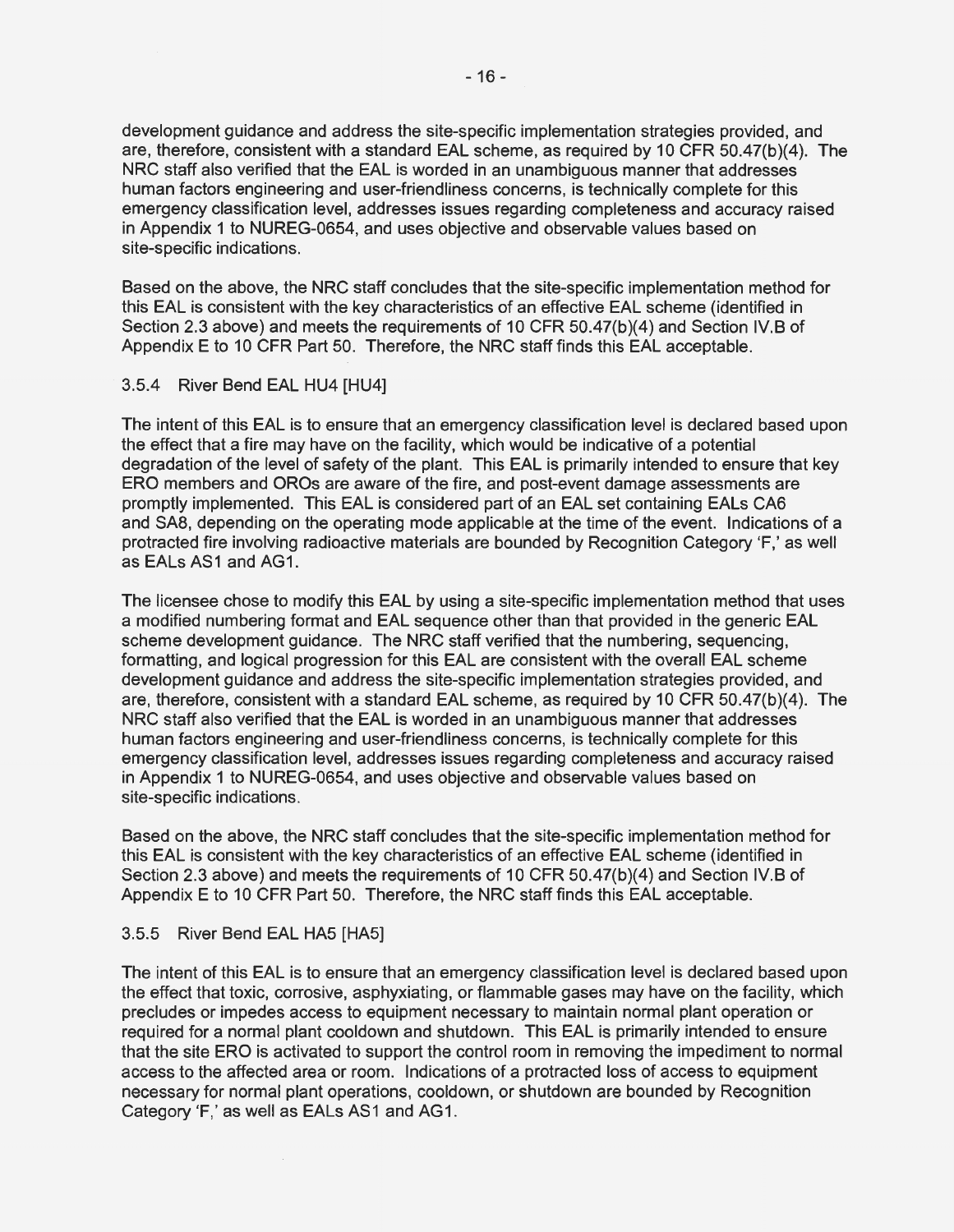The licensee chose to modify this EAL by using a site-specific implementation method that uses a modified numbering format and EAL sequence other than that provided in the generic EAL scheme development guidance. The NRC staff verified that the numbering, sequencing, and formatting for this EAL are consistent with the overall EAL scheme development guidance and address the site-specific implementation strategies provided, and are, therefore, consistent with a standard EAL scheme, as required by 10 CFR 50.47(b)(4). The NRC staff also verified that the EAL is worded in an unambiguous manner that addresses human factors engineering and user-friendliness concerns, is technically complete for this emergency classification level, addresses issues regarding completeness and accuracy raised in Appendix 1 to NUREG-0654, and uses objective and observable values based on site-specific indications.

Based on the above, the NRC staff concludes that the site-specific implementation method for this EAL is consistent with the key characteristics of an effective EAL scheme (identified in Section 2.3 above) and meets the requirements of 10 CFR 50.47(b)(4) and Section IV.B of Appendix E to 10 CFR Part 50. Therefore, the NRC staff finds this EAL acceptable.

#### 3.5.6 River Bend EAL Set HA6/HS6 [HA6/HS6]

The intent of this EAL set is to ensure that an emergency classification level is declared based upon a control room evacuation with the inability to control critical plant systems remotely.

The NRC staff verified that the progression from an Alert to an SAE classification level is appropriate and consistent with EAL scheme development guidance. A GE classification level for this specific accident progression is bounded by Recognition Category 'F,' as well as EAL **AG1.** 

- HA6 This EAL addresses an evacuation of the control room that results in transfer of plant control to alternate locations outside the control room.
- HS6 This EAL addresses an evacuation of the control room that results in transfer of plant control to alternate locations, and the control of a key safety function cannot be reestablished in a timely manner.

The licensee chose to modify this EAL set by using a site-specific implementation method that uses a modified numbering format and EAL sequence other than that provided in the generic EAL scheme development guidance. The NRC staff verified that the numbering, sequencing, formatting, and ease of upgrading/downgrading for this EAL set are consistent with the overall EAL scheme development guidance and address the site-specific implementation strategies provided, and are, therefore, consistent with a standard EAL scheme, as required by 10 CFR 50.47(b)(4). The NRC staff also verified that the EAL set is worded in an unambiguous manner that addresses human factors engineering and user-friendliness concerns, is technically complete for each emergency classification level, addresses issues regarding completeness and accuracy raised in Appendix 1 to NUREG-0654, and uses objective and observable values based on site-specific indications.

Based on the above, the NRC staff concludes that the site-specific implementation method for this EAL set is consistent with the key characteristics of an effective EAL scheme (identified in .Section 2.3 above) and meets the requirements of 10 CFR 50.47(b)(4) and Section IV.B of Appendix E to 10 CFR Part 50. Therefore, the NRC staff finds this EAL set acceptable.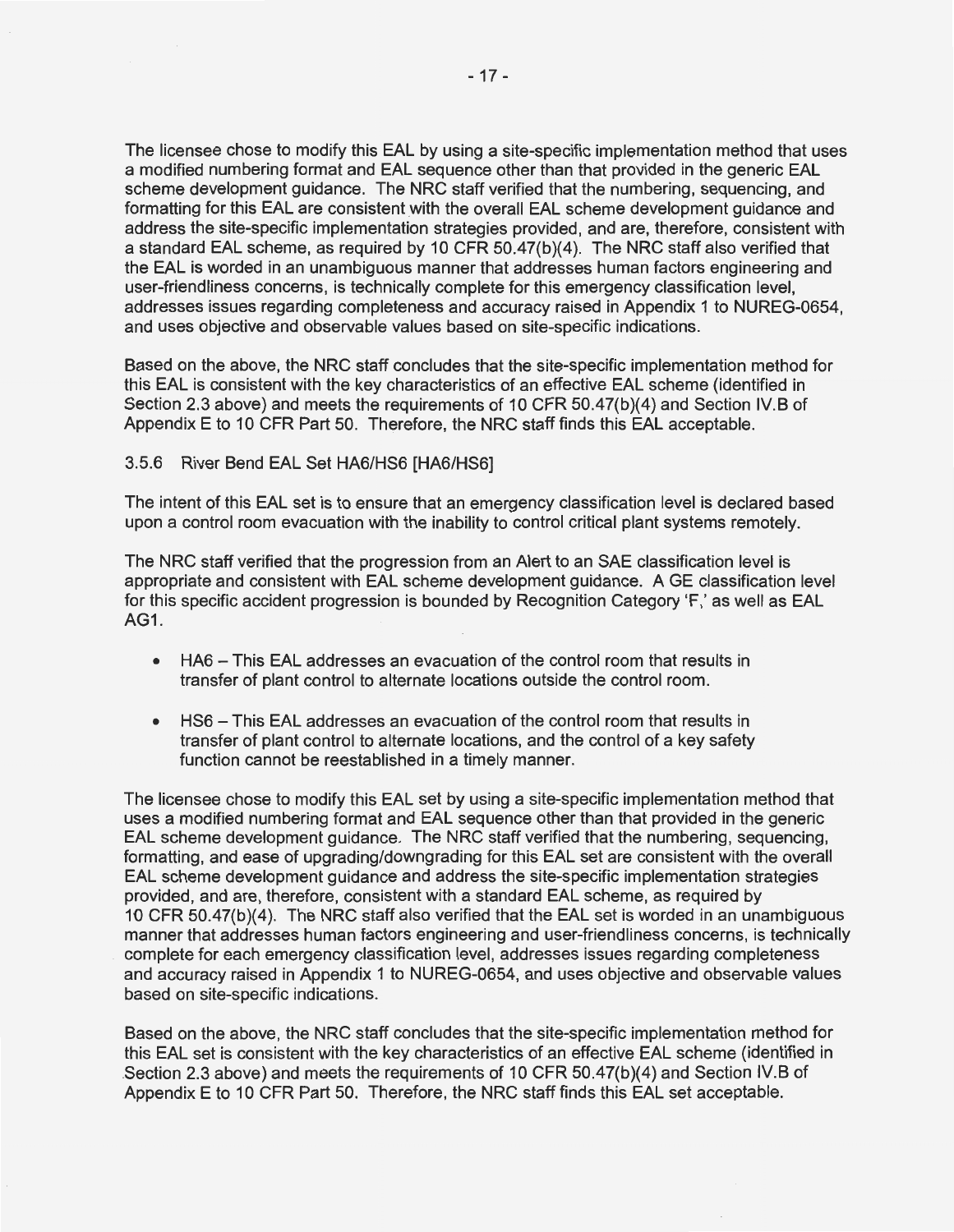#### 3.5.7 River Bend EAL Set HU7/HA7/HS7/HG7 [HU7/HA7/HS7/HG7]

The intent of this EAL set is to provide decision-makers with an escalating emergency classification level path to consider when, in their judgment, entry into the site's emergency plan and mobilization of the ERO and ORO is warranted.

The NRC staff verified that the progression from a UE to a GE classification level is appropriate and consistent with EAL scheme development guidance.

- HU? This EAL addresses unanticipated conditions not addressed explicitly elsewhere but, in the judgement of the Emergency Director, warrant declaration of an emergency due to conditions existing that are believed to fall under the emergency classification level description for a UE.
- HA7 This EAL addresses unanticipated conditions not addressed explicitly elsewhere but, in the judgement of the Emergency Director, warrant declaration of an emergency due to conditions existing that are believed to fall under the emergency classification level description for an Alert.
- HS7 This EAL addresses unanticipated conditions not addressed explicitly elsewhere but, in the judgement of the Emergency Director, warrant declaration of an emergency due to conditions existing that are believed to fall under the emergency classification level description for an SAE.
- HG? This EAL addresses unanticipated conditions not addressed explicitly elsewhere but, in the judgement of the Emergency Director, warrant declaration of an emergency due to conditions existing that are believed to fall under the emergency classification level description for a GE.

The licensee chose to modify this EAL set by using a site-specific implementation method that uses a modified numbering format and EAL sequence other than that provided in the generic EAL scheme development guidance. The NRC staff verified that the numbering, sequencing, formatting, and ease of upgrading/downgrading for this EAL set are consistent with the overall EAL scheme development guidance and address the site-specific implementation strategies provided, and are, therefore, consistent with a standard EAL scheme, as required by 10 CFR 50.47(b)(4). The NRC staff also verified that the EAL set is worded in an unambiguous manner that addresses human factors engineering and user-friendliness concerns, is technically complete for each emergency classification level, addresses issues regarding completeness and accuracy raised in Appendix 1 to NUREG-0654, and uses objective and observable values based on site-specific indications.

Based on the above, the NRC staff concludes that the site-specific implementation method for this EAL set is consistent with the key characteristics of an effective EAL scheme (identified in Section 2.3 above) and meets the requirements of 10 CFR 50.47(b)(4) and Section IV.B of Appendix E to 10 CFR Part 50. Therefore, the NRC staff finds this EAL set acceptable.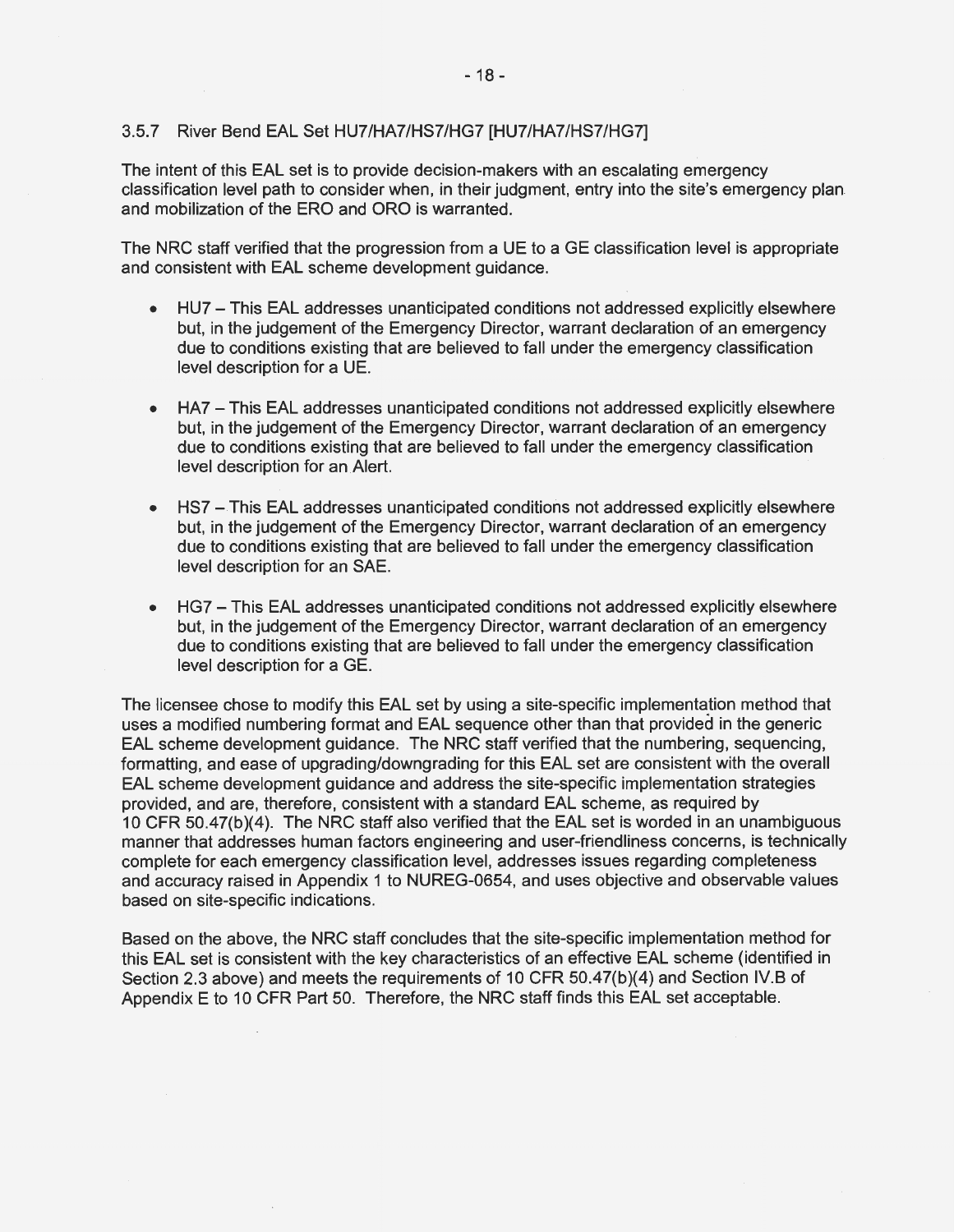## 3.6 Recognition Category 'S' - System Malfunction

#### 3.6.1 . River Bend EAL Set SU1/SA1/SS1/SG1 [SU1/SA1/SS1/SG1]

The intent of this EAL set is to ensure that an emergency classification level is declared based upon a loss of available AC power sources to the emergency busses.

The NRC staff reviewed the licensee's evaluation and justification for site-specific changes associated with this EAL set and verified that the progression from a UE to a GE classification level is appropriate and consistent with EAL scheme development guidance.

- SU 1 This EAL addresses a prolonged loss of offsite AC power.
- SA1 This EAL describes a significant degradation of offsite and onsite AC power sources such that any additional single failure would result in a loss of all AC power to safety systems.
- SS1 This EAL addresses a loss of all AC power that compromises the performance of all safety systems requiring electric power including those necessary for emergency core cooling, containment heat removal/pressure control, irradiated fuel heat removal, and the ultimate heat sink.
- SG1 This EAL addresses a prolonged loss of all power sources to AC emergency buses.

The licensee chose to modify this EAL set by using a site-specific implementation method that uses a modified numbering format and EAL sequence other than that provided in the generic EAL scheme development guidance. The NRC staff verified that the numbering, sequencing, formatting, logical progression, ease of upgrading/downgrading, and instrumentation and setpoints for this EAL set are consistent with the overall EAL scheme development guidance and address the site-specific implementation strategies provided, and are, therefore, consistent with a standard EAL scheme, as required by 10 CFR 50.47(b)(4). The NRC staff also verified that the EAL set is worded in an unambiguous manner that addresses human factors engineering and user-friendliness concerns, is technically complete for each emergency classification level, addresses issues regarding completeness and accuracy raised in Appendix 1 to NUREG-0654, and uses objective and observable values based on site-specific indications.

Based on the above, the NRC staff concludes that the site-specific implementation method for this EAL set is consistent with the key characteristics of an effective EAL scheme (identified in Section 2.3 above) and meets the requirements of 10 CFR 50.47(b)(4) and Section IV.B of Appendix E to 10 CFR Part 50. Therefore, the NRC staff finds this EAL set acceptable.

#### 3.6.2 River Bend EAL Set SU3/SA3 [SU2/SA2]

The intent of this EAL set is to ensure that an emergency classification level is declared based upon the effect that a loss of available indicators in the control room has on the facility.

The NRC staff verified that the progression from a UE to an Alert classification level is appropriate and consistent with EAL scheme development guidance. The SAE and GE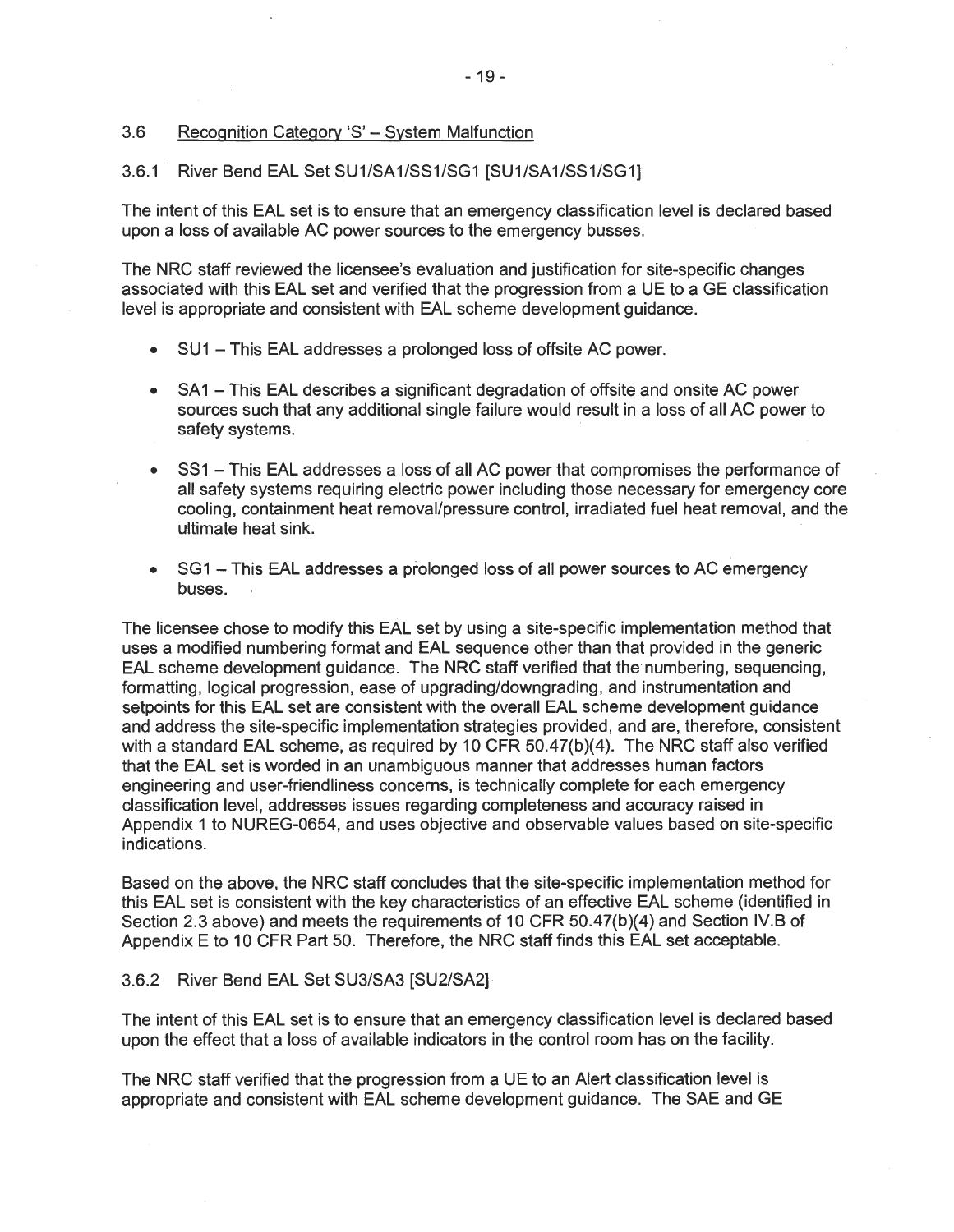classification levels for this specific accident progression are bounded by Recognition Category 'F,' as well as EALs AS1 and AG1.

- SU3 This EAL addresses the difficulty associated with monitoring normal plant conditions without the ability to obtain safety system parameters from within the control room.
- SA3 This EAL addresses the difficulty associated with monitoring rapidly changing plant conditions during a transient without the ability to obtain safety system parameters from within the control room.

The licensee chose to modify this EAL set by using a site-specific implementation method that uses a modified numbering format and EAL sequence other than that provided in the generic EAL scheme development guidance. The NRC staff verified that the numbering, sequencing, formatting, logical progression, ease of upgrading/downgrading, and instrumentation and setpoints for this EAL set are consistent with the overall EAL scheme development guidance and address the site-specific implementation strategies provided, and are, therefore, consistent with a standard EAL scheme, as required by 10 CFR 50.47(b)(4). The NRC staff also verified that the EAL set is worded in an unambiguous manner that addresses human factors engineering and user-friendliness concerns, is technically complete for each emergency classification level, addresses issues regarding completeness and accuracy raised in Appendix 1 to NUREG-0654, and uses objective and observable values based on site-specific indications.

Based on the above, the NRC staff concludes that the site-specific implementation method for this EAL set is consistent with the key characteristics of an effective EAL scheme (identified in Section 2.3 above) and meets the requirements of 10 CFR 50.47(b)(4) and Section IV.B of Appendix E to 10 CFR Part 50. Therefore, the NRC staff finds this EAL set acceptable.

#### 3.6.3 River Bend EAL SU4 [SU3]

The intent of this EAL is to ensure that an emergency classification level is declared when RCS activity is greater than technical specification allowable limits. This EAL is primarily intended to ensure that key ERO members are aware of the elevated reactor coolant activity and support the control room in implementation of appropriate response measures. Escalation from this emergency classification level is bounded by Recognition Category 'F,' as well as EALs AA 1, AS1, and AG1.

The licensee chose to modify this EAL by using a site-specific implementation method that uses a modified numbering format and EAL sequence other than that provided in the generic EAL scheme development guidance. The NRC staff verified that the numbering, sequencing, formatting, logical progression, and instrumentation and setpoints for this EAL are consistent with the overall EAL scheme development guidance and address the site-specific implementation strategies provided, and are, therefore, consistent with a standard EAL scheme, as required by 10 CFR 50.47(b)(4). The NRC staff also verified that the EAL is worded in an unambiguous manner that addresses human factors engineering and user-friendliness concerns, is technically complete for this emergency classification level, addresses issues regarding completeness and accuracy raised in Appendix 1 to NUREG-0654, and uses objective and observable values based on site-specific indications.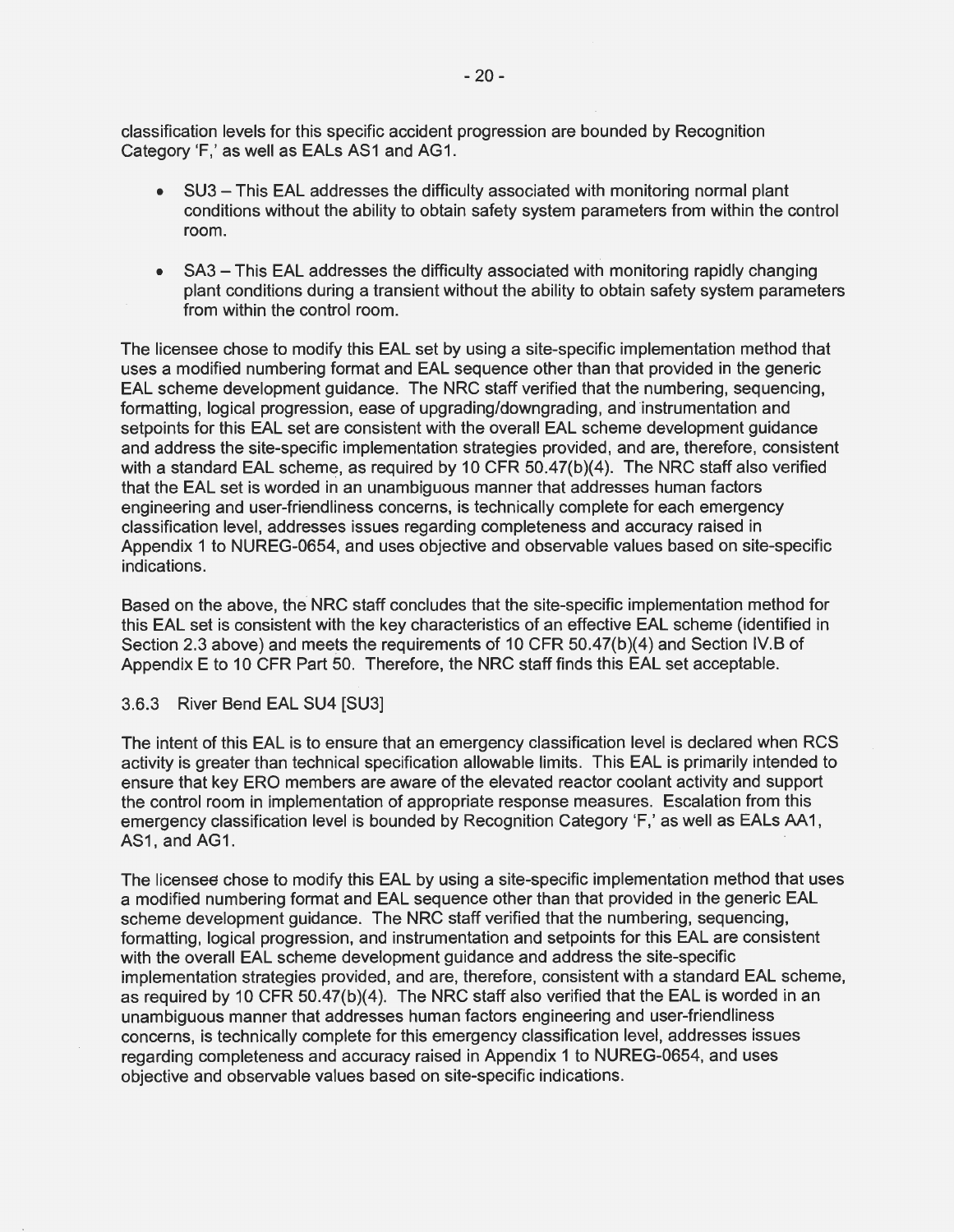Based on the above, the NRC staff concludes that the site-specific implementation method for this EAL is consistent with the key characteristics of an effective EAL scheme (identified in Section 2.3 above) and meets the requirements of 10 CFR 50.47(b)(4) and Section IV.B of Appendix E to 10 CFR Part 50. Therefore, the NRC staff finds this EAL acceptable.

## 3.6.4 River Bend EAL SU5 [SU4]

The intent of this EAL is to ensure that an emergency classification level is declared when the plant has indications of RCS leakage. By design, the indications for this EAL are redundant to corresponding indicators for a loss or potential loss of fission product barriers, as well as radiation monitoring, to ensure reactor and/or fission product barrier events are recognized. This EAL is primarily intended to ensure that key ERO members are aware of the RCS leakage and support the control room in implementation of appropriate response measures. Escalation from this emergency classification level is bounded by Recognition Category 'F,' as well as EALs AA1, AS1, and AG1.

The licensee chose to modify this EAL by using a site-specific implementation method that uses a modified numbering format and EAL sequence other than that provided in the generic EAL scheme development guidance. The NRC staff verified that the numbering, sequencing, formatting, logical progression, and instrumentation and setpoints for this EAL are consistent with the overall EAL scheme development guidance and address the site-specific implementation strategies provided; and are, therefore, consistent with a standard EAL scheme, as required by 10 CFR 50.47(b)(4). The NRC staff also verified that the EAL is worded in an unambiguous manner that addresses human factors engineering and user-friendliness concerns, is technically complete for this emergency classification level, addresses issues regarding completeness and accuracy raised in Appendix 1 to NUREG-0654, and uses objective and observable values based on site-specific indications.

Based on the above, the NRC staff concludes that the site-specific implementation method for this EAL is consistent with the key characteristics of an effective EAL scheme (identified in Section 2.3 above) and meets the requirements of 10 CFR 50.47(b)(4) and Section IV.B of Appendix E to 10 CFR Part 50. Therefore, the NRC staff finds this EAL acceptable.

## 3.6.5 River Bend EAL Set SU6/SA6/SS6 [SU5/SA5/SS5]

The intent of this EAL set is to ensure that an emergency classification level is declared based upon the effect that a failure of the reactor protection system (RPS) may have on the plant.

The NRC staff verified that the progression from a UE to an SAE classification level is appropriate and consistent with EAL scheme development guidance. A GE classification level for this event is bounded by Recognition Category 'F,' as well as EAL AG1.

- SU6 This EAL addresses a failure of the RPS to initiate or complete an automatic or manual reactor trip that results in a reactor shutdown, and either a subsequent operator manual action taken at the reactor control consoles or a subsequent automatic trip is successful in shutting down the reactor.
- SA6 This EAL addresses a failure of the RPS to initiate or complete an automatic or manual reactor trip that results in a reactor shutdown, and subsequent operator manual actions taken at the reactor control consoles to shut down the reactor are also unsuccessful.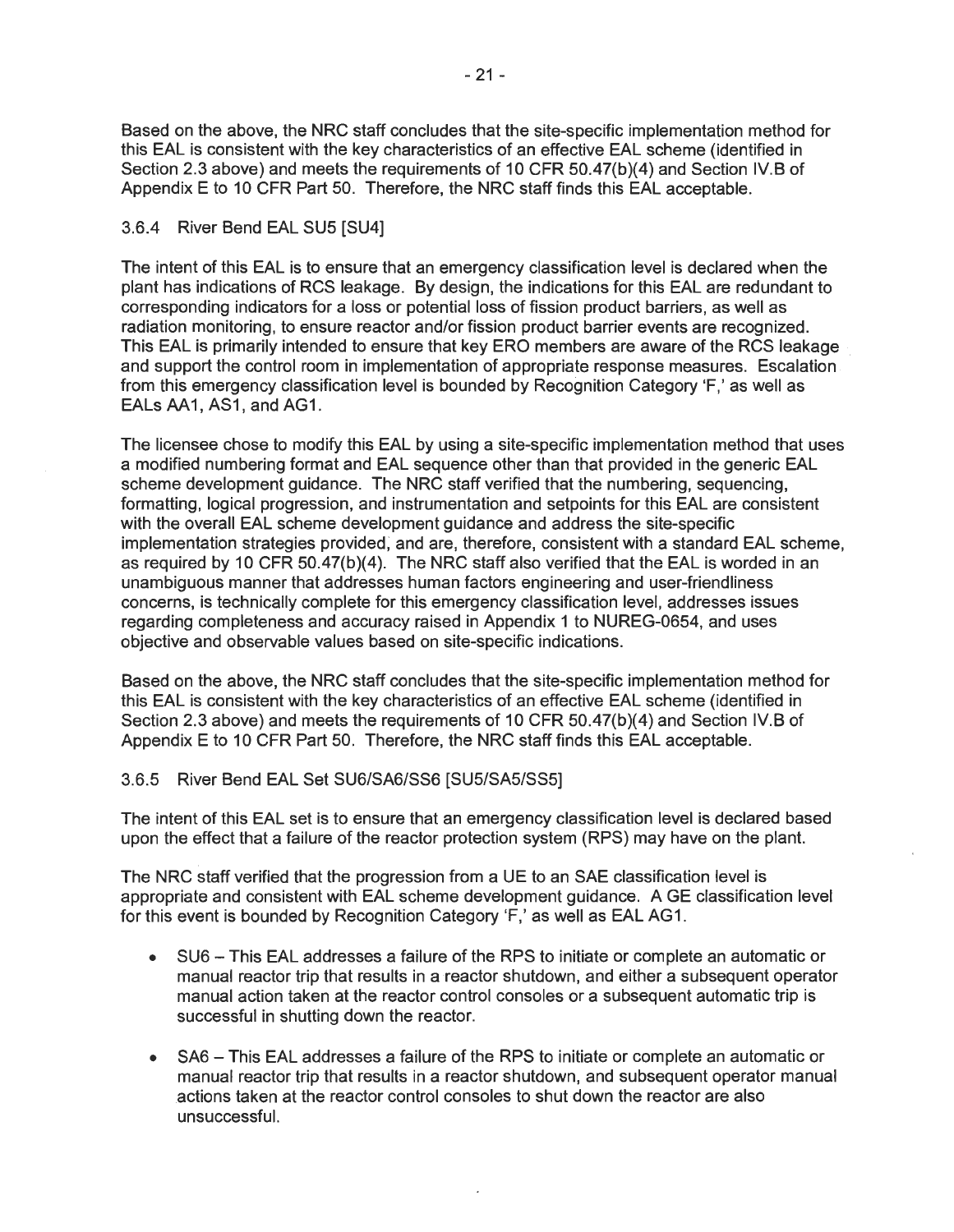• SS6 - This EAL addresses a failure of the RPS to initiate or complete an automatic or manual reactor trip that results in a reactor shutdown, all subsequent operator actions to manually shut down the reactor are unsuccessful, and continued power generation is challenging the capability to adequately remove heat from the core and/or the RCS.

The licensee chose to modify this EAL set by using a site-specific implementation method that uses a modified numbering format and EAL sequence other than that provided in the generic EAL scheme development guidance. The NRC staff verified that the numbering, sequencing, formatting, logical progression, ease of upgrading/downgrading, and instrumentation and setpoints for this EAL set are consistent with the overall EAL scheme development guidance and address the site-specific implementation strategies provided, and are, therefore, consistent with a standard EAL scheme, as required by 10 CFR 50.47(b)(4). The NRC staff also verified that the EAL set is worded in an unambiguous manner that addresses human factors engineering and user-friendliness concerns, is technically complete for each emergency classification level, addresses issues regarding completeness and accuracy raised in Appendix 1 to NUREG-0654, and uses objective and observable values based on site-specific indications.

Based on the above, the NRC staff concludes that the site-specific implementation method for this EAL set is consistent with the key characteristics of an effective EAL scheme (identified in Section 2.3 above) and meets the requirements of 10 CFR 50.47(b)(4) and Section IV.B of Appendix E to 10 CFR Part 50. Therefore, the NRC staff finds this EAL set acceptable.

## 3.6.6 River Bend EAL SU? [SU6]

The intent of this EAL is to highlight the importance of emergency communications by ensuring that an emergency classification level is declared if normal communication methods for onsite and offsite personnel, or with OROs including the NRC, are lost. This EAL is primarily intended to ensure that key ERO members, OROs, and the NRC, are aware of the loss of communications capabilities, the resources necessary to restore communications are mobilized, and compensatory measures are promptly implemented. Considering that a loss of emergency communications capability would not involve an actual or potential substantial degradation to the level of safety of the plant, no escalation path is necessary for this EAL.

The communication methods derived for this EAL are consistent with the overall EAL scheme development guidance.

The licensee chose to modify this EAL by using a site-specific implementation method that uses a modified numbering format and EAL sequence other than that provided in the generic EAL scheme development guidance. The NRC staff verified that the numbering, sequencing, formatting, and logical progression for this EAL are consistent with the overall EAL scheme development guidance and address the site-specific implementation strategies provided, and are, therefore, consistent with a standard EAL scheme, as required by 10 CFR 50.47(b)(4). The NRC staff also verified that the EAL is worded in an unambiguous manner that addresses human factors engineering and user-friendliness concerns, is technically complete for this emergency classification level, addresses issues regarding completeness and accuracy raised in Appendix 1 to NUREG-0654, and uses objective and observable values based on site-specific indications.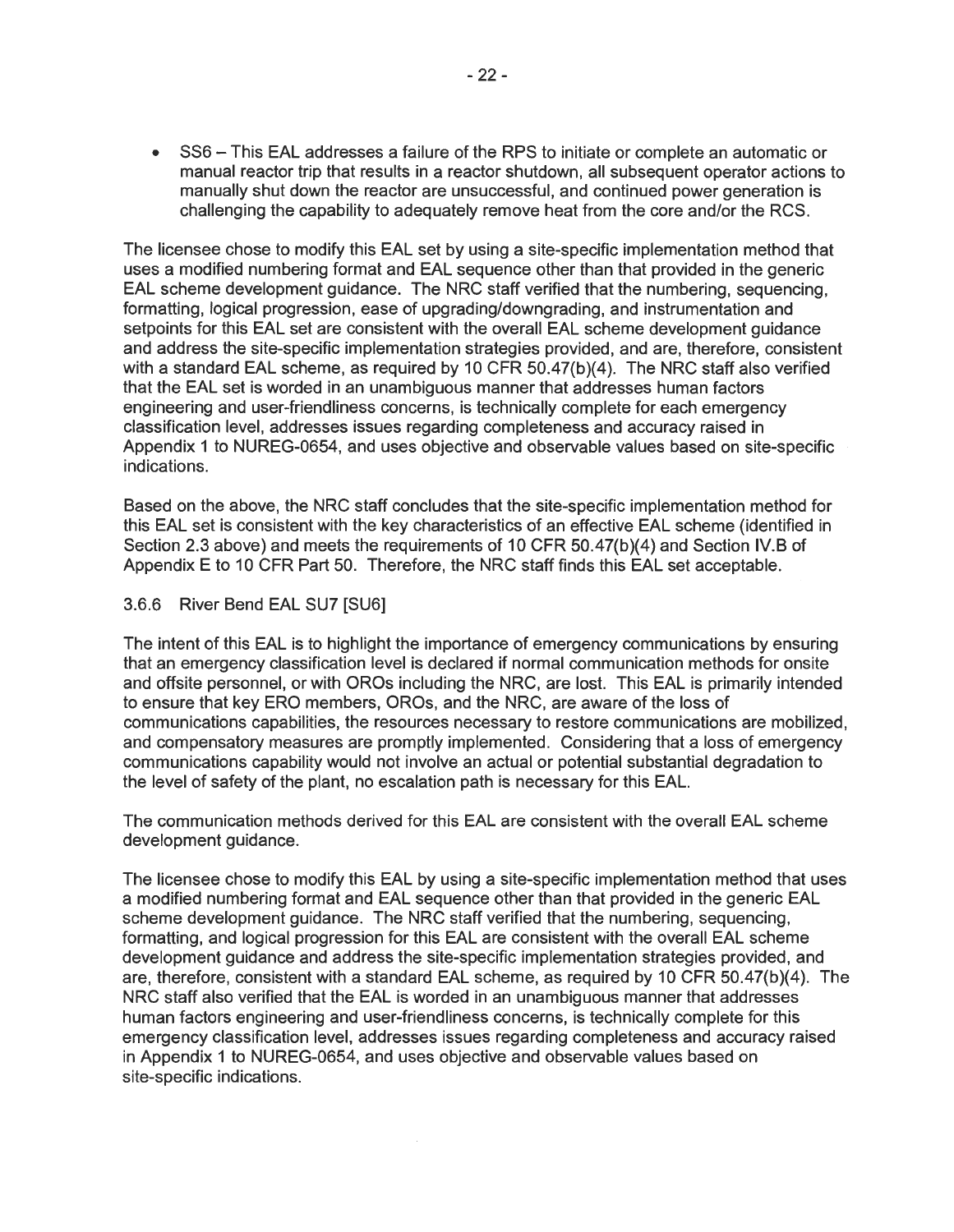Based on the above, the NRC staff concludes that the site-specific implementation method for this EAL is consistent with the key characteristics of an effective EAL scheme (identified in Section 2.3 above) and meets the requirements of 10 CFR 50.47(b)(4) and Section IV.B of Appendix E to 10 CFR Part 50. Therefore, the NRC staff finds this EAL acceptable.

# 3.6.7 River Bend EAL Set SS2/SG1 [SS8/SG8]

The intent of this EAL set is to ensure that an emergency classification level is declared when a loss of DC power occurs, as this condition compromises the ability of the licensee to monitor and control safety systems.

The NRC staff verified that the progression from an SAE to a GE classification level is appropriate and consistent with EAL scheme development guidance.

- SS2 This EAL addresses a loss of vital DC power that compromises the ability to monitor and control safety systems.
- SG1 This EAL addresses a concurrent and prolonged loss of both AC and vital DC power.

The licensee chose to modify this EAL set by using a site-specific implementation method that uses a modified numbering format and EAL sequence other than that provided in the generic EAL scheme development guidance. The NRC staff verified that the numbering, sequencing, formatting, logical progression, ease of upgrading/downgrading, and instrumentation and setpoints for this EAL set are consistent with the overall EAL scheme development guidance and address the site-specific implementation strategies provided, and are, therefore, consistent with a standard EAL scheme, as required by 10 CFR 50.47(b)(4). The NRC staff also verified that the EAL set is worded in an unambiguous manner that addresses human factors engineering and user-friendliness concerns, is technically complete for each emergency classification level, addresses issues regarding completeness and accuracy raised in Appendix 1 to NUREG-0654, and uses objective and observable values based on site-specific indications.

Based on the above, the NRC staff concludes that the site-specific implementation method for this EAL set is consistent with the key characteristics of an effective EAL scheme (identified in Section 2.3 above) and meets the requirements of 10 CFR 50.47(b)(4) and Section IV.B of Appendix E to 10 CFR Part 50. Therefore, the NRC staff finds this EAL set acceptable.

## 3.6.8 River Bend EAL SAS [SA9]

The intent of this EAL is to ensure that an emergency classification level is declared when hazardous events lead to potential damage to safety systems needed for the current operating mode. The hazardous events of interest include, but are not limited to, an earthquake, flooding, high winds, tornado strike, explosion, fire, or any other hazard applicable for River Bend. This EAL is primarily intended to ensure that the site ERO is activated to support the control room in understanding the event impacts and restoring affected safety system equipment to service. Indications of hazard-induced damage to components containing radioactive materials are bounded by Recognition Category 'F,' as well as EALs AS1 and AG1.

As described in NUREG-0654/FEMA-REP-1, Revision 1, and the NRG-endorsed guidance in NEI 99-01, Revision 6, an Alert classification level exists when "Events are in process or have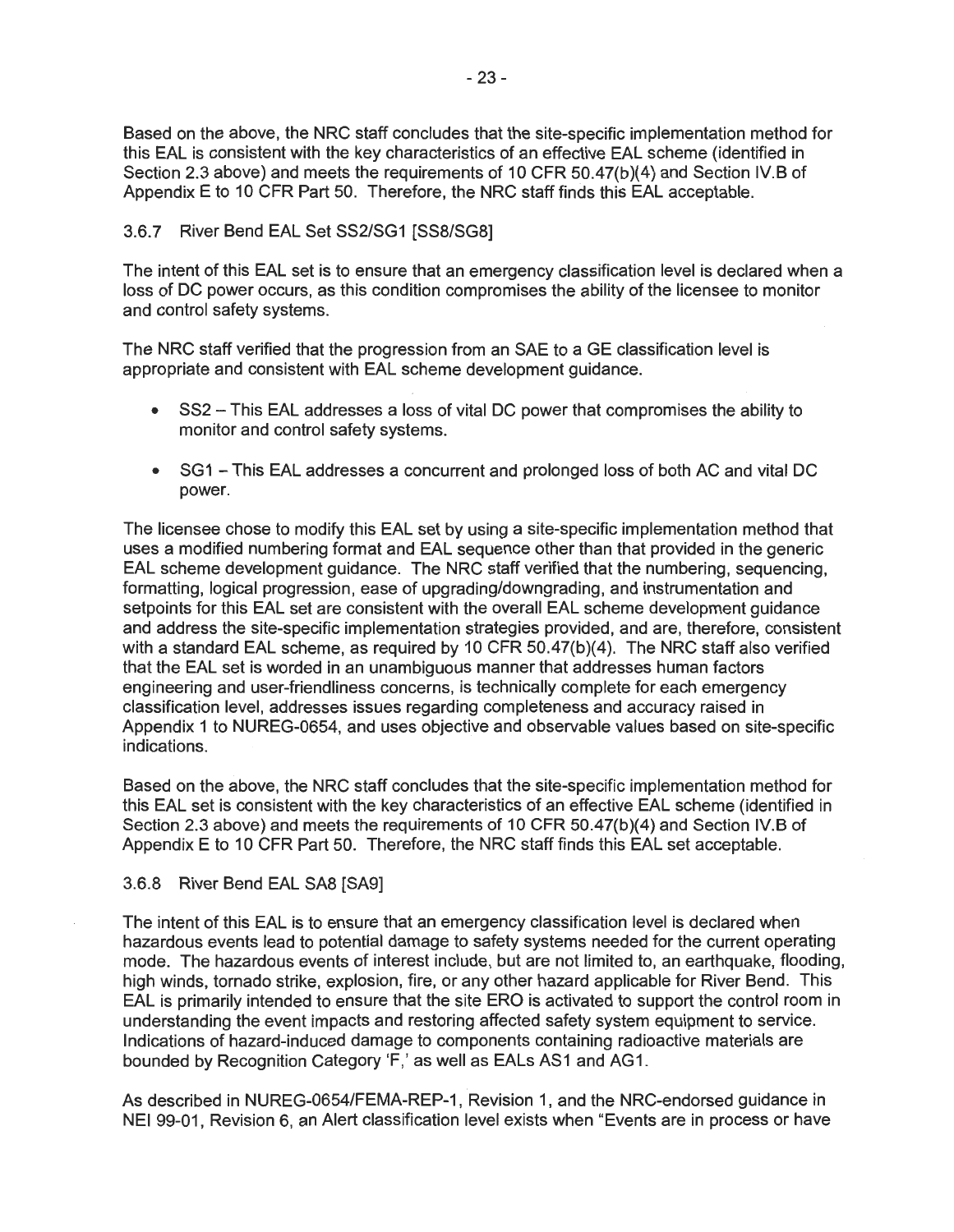occurred which involve an actual or potential substantial degradation of the level of safety of the plant. ... Any releases are expected to be limited to small fractions of the EPA PAG exposure levels." The NRG-endorsed guidance in NEI 99-01, Revision 6, is intended to ensure that an Alert classification level should be declared only when an actual or potential substantial degradation of the level of safety of the plant has occurred as a result of a hazardous event. However, there may be cases where a hazardous event only causes damage to a single safety system component or a single safety system train. Additionally, an Alert classification level should not be declared if the damage from the hazardous event is limited to a safety system component or a safety system train that was inoperable or out of service prior to the event occurring.

The licensee proposed that an Alert classification level will be declared when a hazardous event results in indications of degraded performance to one train of a safety system with either indications of degraded performance on a second safety system train or visible damage to a second safety system train, such that the operability or reliability of the second safety system train is a concern. Although different from the NRG-endorsed guidance in NEI 99-01, Revision 6, this change is acceptable considering that the NRG-endorsed guidance in NEI 99-01, Revision 6, is intended to ensure that an Alert classification level should be declared only when an actual or potential substantial degradation of the level of safety of the plant has occurred as a result of a hazardous event.

The licensee chose to modify this EAL by using a site-specific implementation method that uses a modified numbering format and EAL sequence other than that provided in the generic EAL scheme development guidance. The NRG staff verified that the numbering, sequencing, formatting, logical progression, and instrumentation and setpoints for this EAL are consistent with the overall EAL scheme development guidance and address the site-specific implementation strategies provided, and are, therefore, consistent with a standard EAL scheme, as required by 10 GFR 50.47(b)(4). The NRG staff also verified that the EAL is worded in an unambiguous manner that addresses human factors engineering and user-friendliness concerns, is technically complete for this emergency classification level, addresses issues regarding completeness and accuracy raised in Appendix 1 to NUREG-0654, and uses objective and observable values based on site-specific indications.

Based on the above, the NRG staff concludes that the site-specific implementation method for · this EAL is consistent with the key characteristics of an effective EAL scheme (identified in Section 2.3 above) and meets the requirements of 10 GFR 50.47(b)(4) and Section IV.B of Appendix E to 10 GFR Part 50. Therefore, the NRG staff finds this EAL acceptable.

## 3.7 Review Summary

The NRG staff has reviewed the technical bases for the proposed EAL scheme; the modifications from NEI 99-01, Revision 6; and the licensee's evaluation of the proposed changes. The licensee chose to modify its proposed EAL scheme from the generic EAL scheme development guidance provided in NEI 99-01, Revision 6, in order to adopt a format that is better aligned with how it currently implements its EALs, as well as with site-specific writer's guides and preferences. The NRG staff verified that these modifications do not alter the intent of any specific EAL within a set, recognition category, or within the entire EAL scheme described in NEI 99-01, Revision 6. Thus, the proposed changes meet the requirements in Appendix E to 10 GFR Part 50 and planning standard in 10 GFR 50.47(b)(4).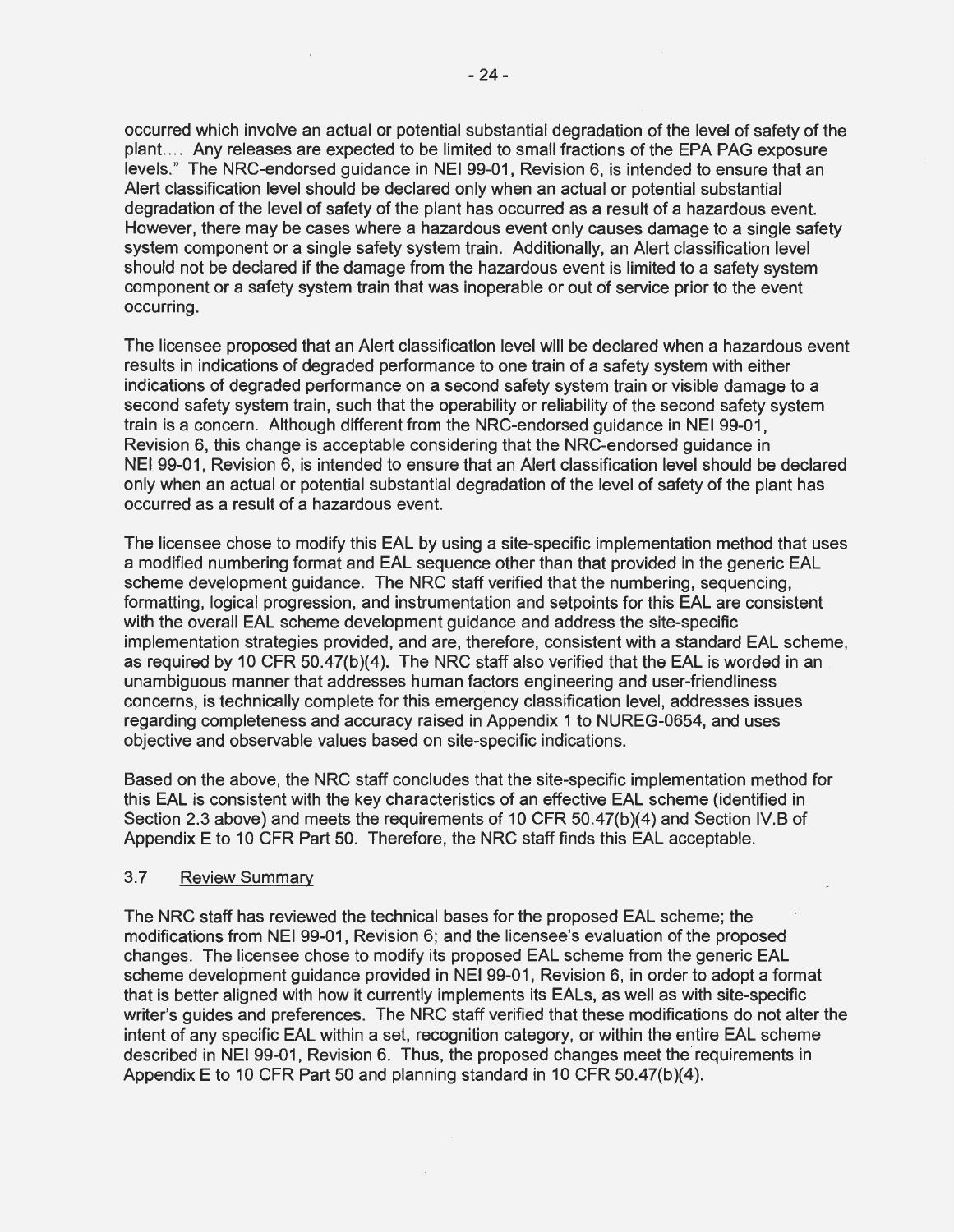The NRC staff determined that the proposed EAL scheme uses objective and observable values, is worded in a manner that addresses human factors engineering and user-friendliness concerns, follows logical progressions for escalating events, and allows for event downgrading and upgrading based upon the potential risk to the public health and safety. Risk assessments were appropriately used to set the boundaries of the emergency classification levels and ensure that all EALs that trigger an emergency classification are in the same range of relative risk. In addition, the NRC staff determined that the proposed EAL scheme is technically complete and consistent with EAL schemes implemented at similarly designed plants.

The NRC staff verified that the instrumentation and set points derived for this proposed EAL scheme are consistent with the overall EAL scheme development guidance, address the sitespecific implementation strategies provided, and are consistent with a standard EAL scheme.

Based on its review, the NRC staff finds that the licensee's proposed EAL scheme is acceptable and provides reasonable assurance that the licensee can and will take adequate protective measures in the event of a radiological emergency. Specifically, the staff concludes that the licensee's proposed EAL scheme and site-specific EAL technical basis document provided by letter dated April 30, 2018, as supplemented by letter dated October 18, 2018, is acceptable for implementation.

# 4.0 STATE CONSULTATION

In accordance with the Commission's regulations, the Louisiana State official was notified of the proposed issuance of the amendment on March 27, 2019. The State official had no comments.

## 5.0 ENVIRONMENTAL CONSIDERATION

The amendment changes requirements with respect to the installation or use of facility components located within the restricted area as defined in 10 CFR Part 20 because the amendment approves an acceptable EAL scheme that is required for operation of the facility. The NRC staff has determined that the amendment involves no significant increase in the amounts, and no significant change in the types, of any effluents that may be released offsite, and that there is no significant increase in individual or cumulative occupational radiation exposure. The Commission has previously issued a proposed finding that the amendment involves no significant hazards consideration, and there has been no public comment on such finding published in the Federal Register on July 31, 2018 (83 FR 36975). Accordingly, the amendment meets the eligibility criteria for categorical exclusion set forth in 10 CFR 51.22(c)(9). Pursuant to 10 CFR 51.22(b ), no environmental impact statement or environmental assessment need be prepared in connection with the issuance of the amendment.

## 6.0 CONCLUSION

The Commission has concluded, based on the considerations discussed above, that: (1) there is reasonable assurance that the health and safety of the public will not be endangered by operation in the proposed manner, (2) there is reasonable assurance that such activities will be conducted in compliance with the Commission's regulations, and (3) the issuance of the amendment will not be inimical to the common defense and security or to the health and safety of the public.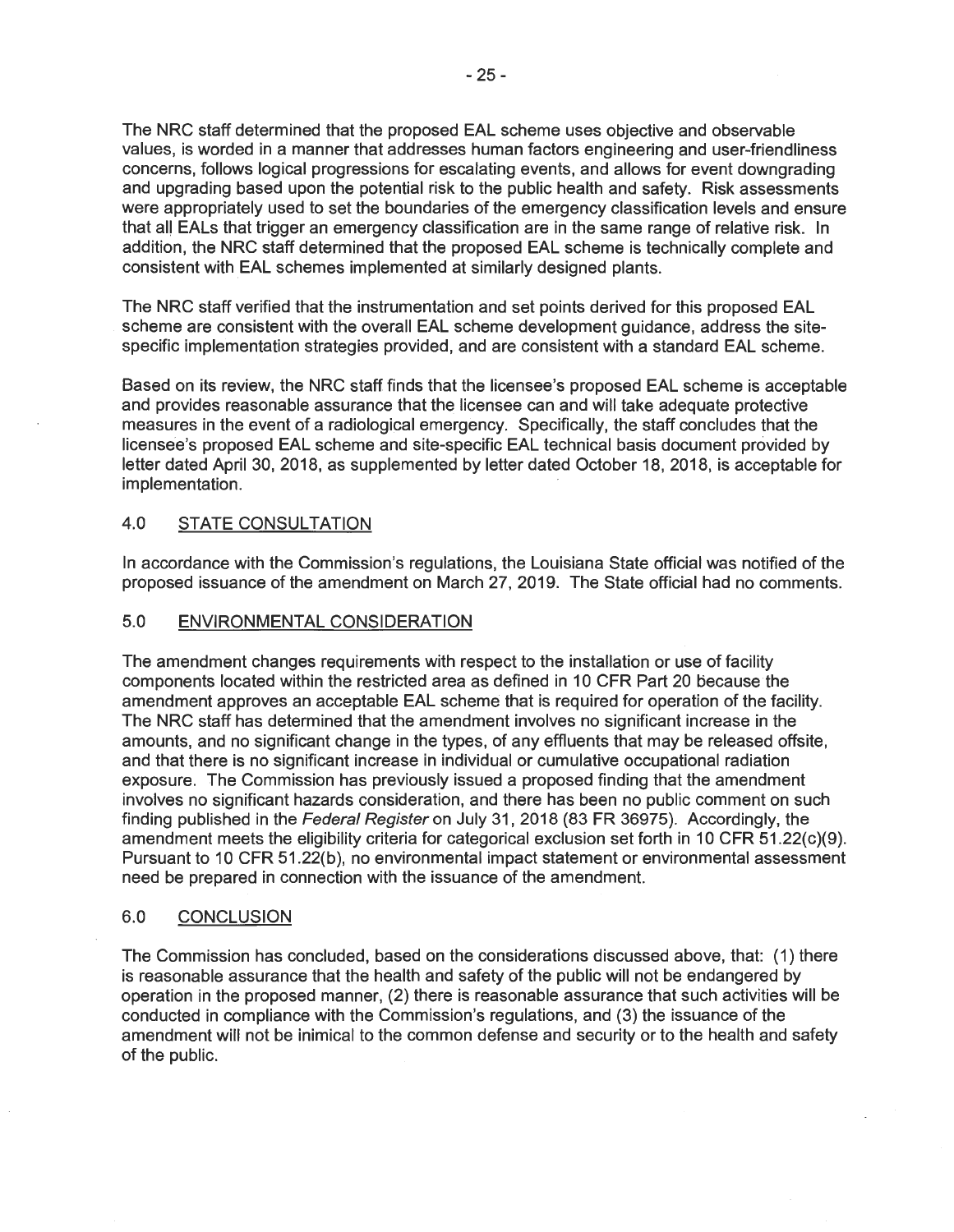#### 7.0 REFERENCES

- 1. Maguire, W. F., Entergy Operations, Inc., letter to U.S. Nuclear Regulatory Commission, "License Amendment Request, Adoption of Emergency Action Level Schemes Pursuant to NEI 99-01, Revision 6," dated April 30, 2018 (Agencywide Documents Access and Management System (ADAMS) Package Accession No. ML18128A044).
- 2. Maguire, W. F., Entergy Operations, Inc., letter to U.S. Nuclear Regulatory Commission "Response to Request for Additional Information, License Amendment Request, Adoption of Emergency Action Level Scheme Pursuant to NEI 99-01, Revision 6," dated October 18, 2018 (ADAMS Package Accession No. ML 18296A228).
- 3. Nuclear Energy Institute, "Development of Emergency Action Levels for Non-Passive Reactors," NEI 99-01, Revision 6, dated November 2012 (ADAMS Package Accession No. ML 13091A209).
- 4. Thaggard, M., U.S. Nuclear Regulatory Commission, letter to Ms. Susan Perkins-Grew, Nuclear Energy Institute, "U.S. Nuclear Regulatory Commission Review and Endorsement of NEI 99-01, Revision 6, dated November 2012 (TAC No. D92368)," dated March 28, 2013 (ADAMS Accession No. ML 12346A463).
- 5. U.S. Nuclear Regulatory Commission, Generic Letter 79-50, dated October 10, 1979 (ADAMS Accession No. ML031320278).
- 6. U.S. Nuclear Regulatory Commission and Federal Emergency Management Agency, "Criteria for Preparation and Evaluation of Radiological Emergency Response Plans and Preparedness in Support of Nuclear Power Plants," NUREG-0654/FEMA-REP-1, Revision 1, dated November 1980 (ADAMS Accession No. ML040420012).
- 7. U.S. Nuclear Regulatory Commission, "Emergency Planning and Preparedness for Nuclear Power Reactors," Regulatory Guide 1.101, Revision 2, dated October 1981 (ADAMS Accession No. ML090440294); Revision 3, dated August 1992 (ADAMS Accession No. ML0037 40302); and Revision 4, dated July 2003 (ADAMS Accession No. ML032020276).
- 8. U.S. Nuclear Regulatory Commission, Regulatory Issue Summary 2003-18, "Use of NEI 99-01, 'Methodology for Development of Emergency Action Levels,' Revision 4, dated January 2003," dated October 8, 2003, including Supplement 1 dated July 13, 2004, and Supplement 2 dated December 12, 2005 (ADAMS Accession Nos. ML032580518, ML041550395, and ML051450482; respectively).
- 9. U.S. Environmental Protection Agency, "PAG Manual: Protective Action Guides and Planning Guidance for Radiological Incidents.'' dated January 2017 (ADAMS Accession No. ML 17044A073).
- 10. U.S. Nuclear Regulatory Commission, "Order Modifying Licenses with Regard to Reliable Spent Fuel Pool Instrumentation (Effective Immediately}," EA-12-051, dated March 12, 2012 (ADAMS Accession No. ML 12056A044).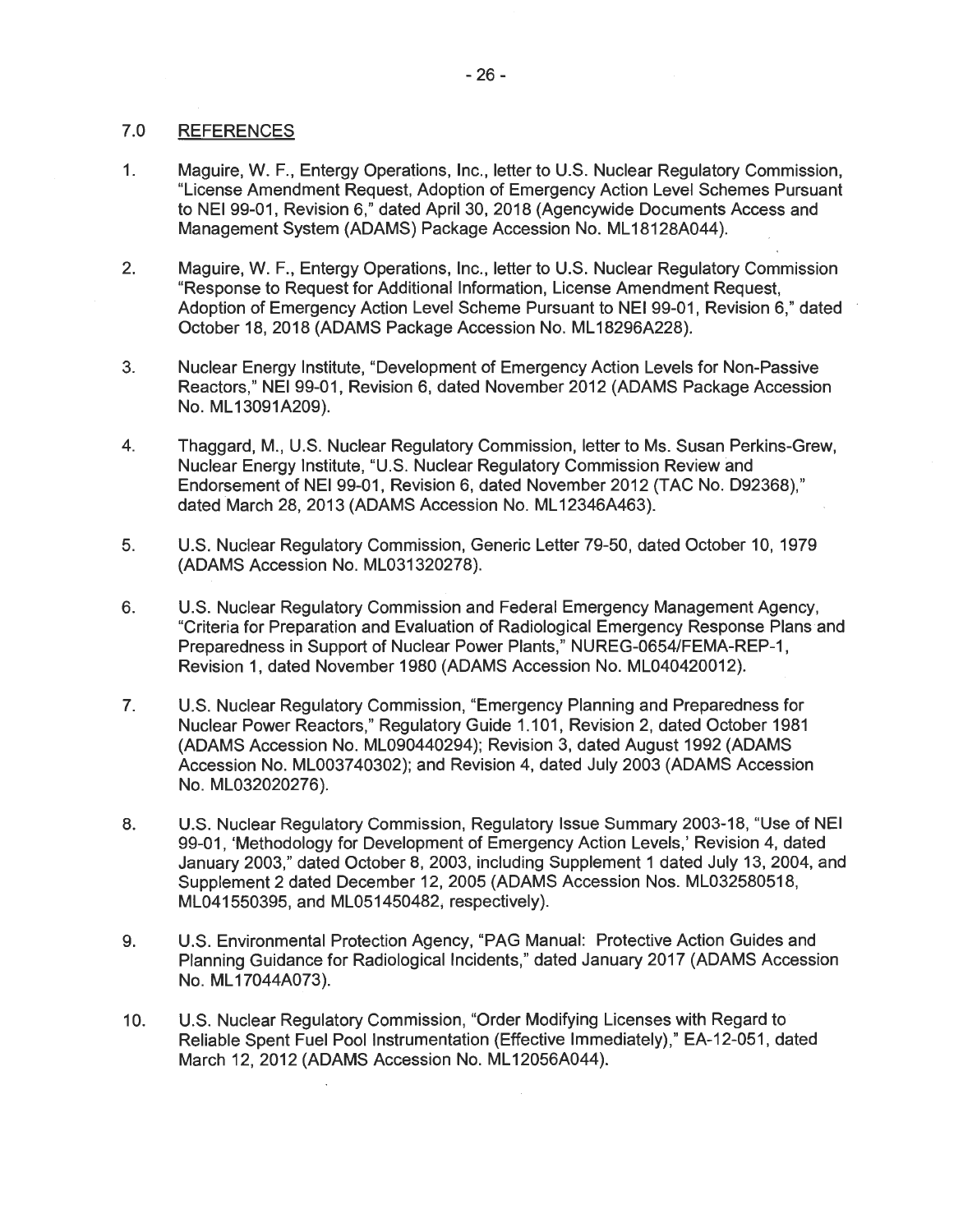- 11. U.S. Nuclear Regulatory Commission, Bulletin 2005-02, "Emergency Preparedness and Response Actions for Security-Based Events," dated July 18, 2005 (ADAMS Accession No. ML051740058).
- 12. U.S. Nuclear Regulatory Commission, Regulatory Issue Summary 2006-12, "Endorsement of Nuclear Energy Institute Guidance 'Enhancements to Emergency Preparedness Programs for Hostile Action,"' dated July 19, 2006 (ADAMS Accession No. ML061530290).

Principal Contributor: Raymond Hoffman

Date: May 14, 2019